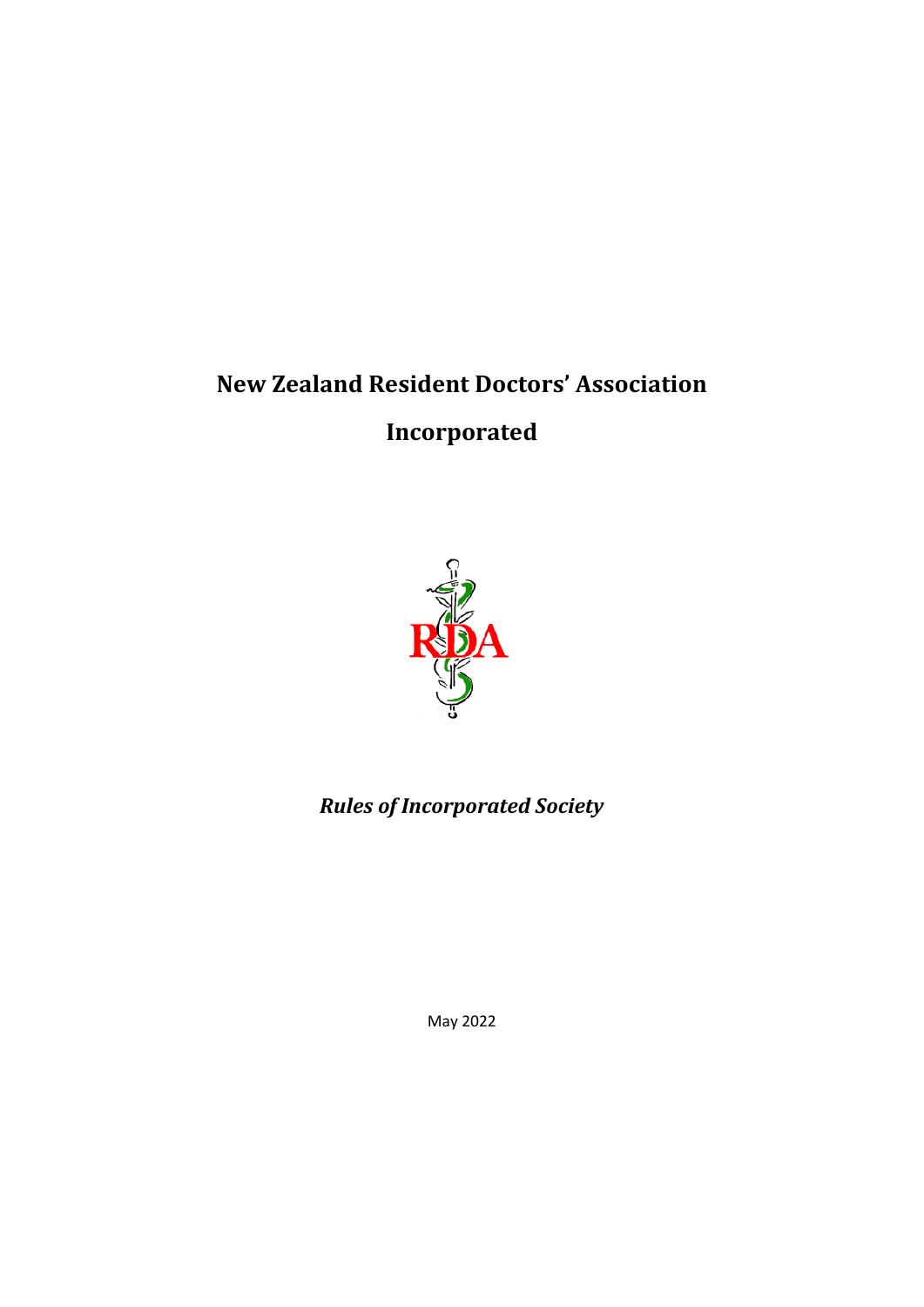## **Contents**

| 1.                                                                                      |      |                                                                               |  |  |  |
|-----------------------------------------------------------------------------------------|------|-------------------------------------------------------------------------------|--|--|--|
| 2.                                                                                      |      |                                                                               |  |  |  |
| 3.                                                                                      |      |                                                                               |  |  |  |
| 4.                                                                                      |      |                                                                               |  |  |  |
| 5.                                                                                      |      |                                                                               |  |  |  |
|                                                                                         | 5.1. |                                                                               |  |  |  |
|                                                                                         | 5.2. |                                                                               |  |  |  |
|                                                                                         | 5.3. |                                                                               |  |  |  |
|                                                                                         | 5.4. |                                                                               |  |  |  |
|                                                                                         | 5.5. |                                                                               |  |  |  |
|                                                                                         | 5.6. |                                                                               |  |  |  |
|                                                                                         | 5.7. |                                                                               |  |  |  |
|                                                                                         | 5.8. |                                                                               |  |  |  |
|                                                                                         | 5.9. |                                                                               |  |  |  |
|                                                                                         |      |                                                                               |  |  |  |
|                                                                                         |      |                                                                               |  |  |  |
|                                                                                         |      |                                                                               |  |  |  |
|                                                                                         |      |                                                                               |  |  |  |
|                                                                                         |      |                                                                               |  |  |  |
|                                                                                         |      |                                                                               |  |  |  |
| 6.                                                                                      |      |                                                                               |  |  |  |
| 7.                                                                                      |      |                                                                               |  |  |  |
| 8.                                                                                      |      |                                                                               |  |  |  |
| 9.                                                                                      |      |                                                                               |  |  |  |
| 10.                                                                                     |      |                                                                               |  |  |  |
|                                                                                         |      |                                                                               |  |  |  |
|                                                                                         |      |                                                                               |  |  |  |
|                                                                                         |      |                                                                               |  |  |  |
|                                                                                         |      | 10.4. Election of President, Vice President, National Secretary and Executive |  |  |  |
|                                                                                         |      |                                                                               |  |  |  |
|                                                                                         |      | 10.5. Election of other National Executive members (Peripheral, Community and |  |  |  |
|                                                                                         |      |                                                                               |  |  |  |
|                                                                                         |      |                                                                               |  |  |  |
|                                                                                         |      |                                                                               |  |  |  |
|                                                                                         |      | 10.8. Community Based Representative to National Executive  21                |  |  |  |
|                                                                                         |      |                                                                               |  |  |  |
|                                                                                         |      |                                                                               |  |  |  |
|                                                                                         |      |                                                                               |  |  |  |
| 11.                                                                                     |      |                                                                               |  |  |  |
| 12.                                                                                     |      |                                                                               |  |  |  |
| Where more than one mode of conducting a vote is permitted by these rules, in<br>12.1.2 |      |                                                                               |  |  |  |
| each case the decision on which mode of voting to adopt shall be made by the National   |      |                                                                               |  |  |  |
|                                                                                         |      |                                                                               |  |  |  |
|                                                                                         |      |                                                                               |  |  |  |
|                                                                                         |      |                                                                               |  |  |  |

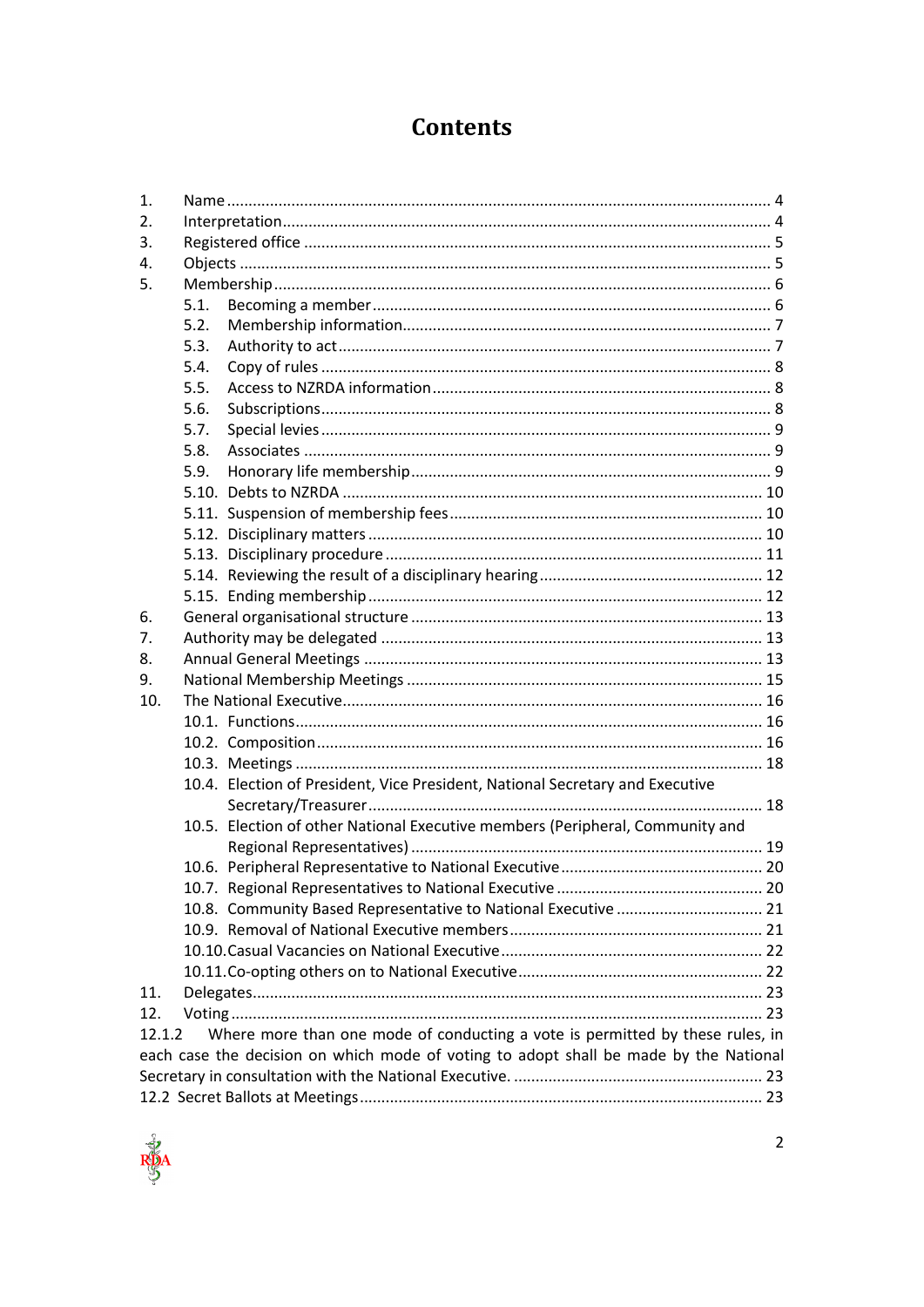| 14. |  |  |  |
|-----|--|--|--|
|     |  |  |  |
|     |  |  |  |
|     |  |  |  |
|     |  |  |  |
|     |  |  |  |
|     |  |  |  |

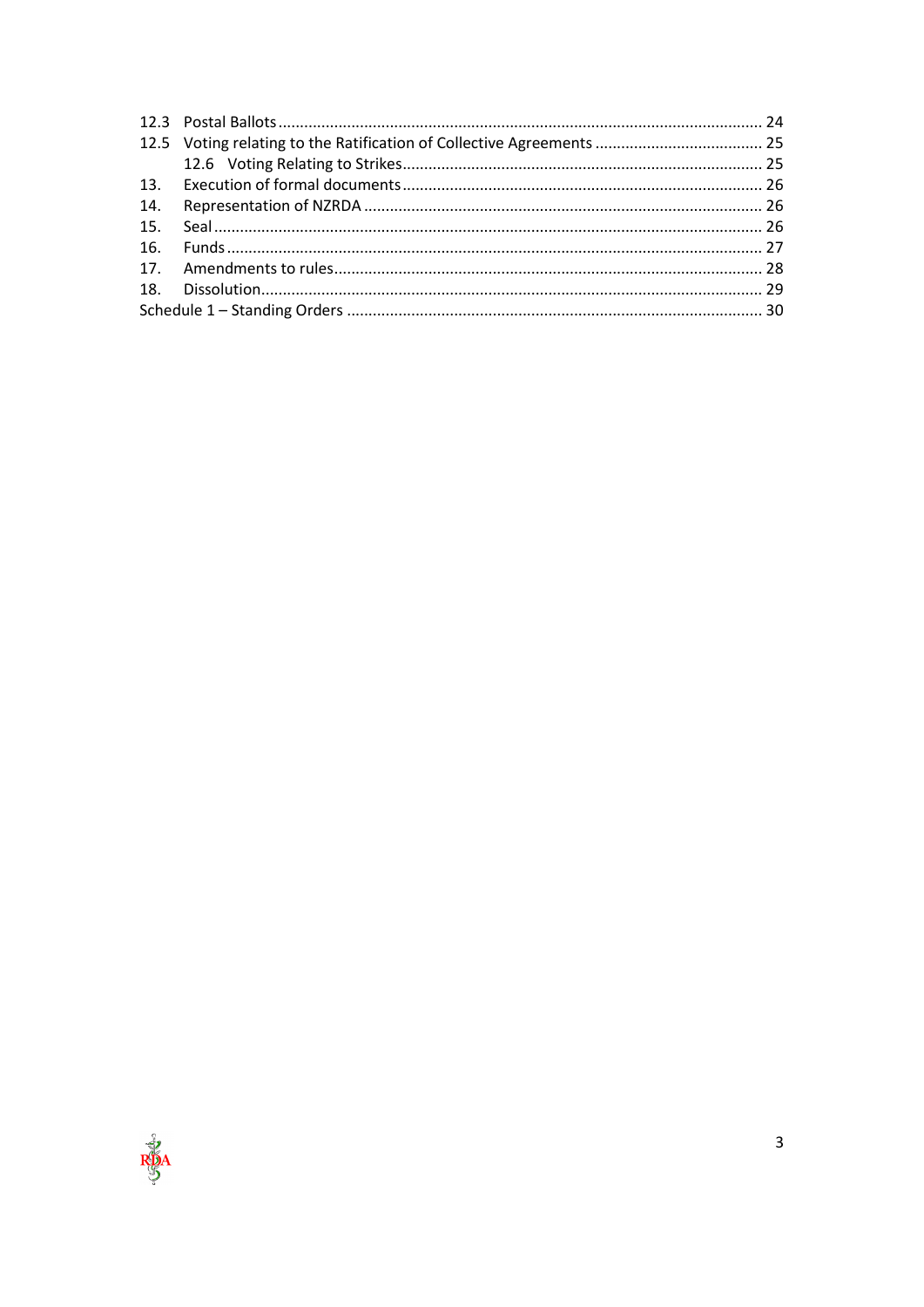### <span id="page-3-0"></span>*1. Name*

- 1.1. The name of this association shall be "New Zealand Resident Doctors' Association".
- <span id="page-3-1"></span>1.2. The name may be abbreviated as "NZRDA".

## *2. Interpretation*

In these rules:

- a. **Act** means the Employment Relations Act 2000 and its amendments, or its replacement.
- b. Except as expressly provided in these Rules, or where the context otherwise required, the definitions contained in part 2 of the Act shall apply.
- c. **Annual General Meeting** or **AGM** has the meaning set out in rule 8.
- d. **Associate** has the meaning set out in rule 5.8.
- **e. Address** means whatever appropriate mechanism the member has provided to NZRDA as a means of contact e.g. email, postal etc.
- f. **Casual Vacancy** means a vacancy in an office or position occurring for any reason other than expiry of the term of appointment and is referred to in rule 10.10.
- g. **Delegate** has the meaning set out in rule 11.
- h. **Financial Year** means the period from 1 December to 30 November, or such other accounting period that the membership through the AGM may choose to adopt.
- i. **Financial Member** has the meaning set out in rule 5.6.4
- j. **Community Based Representative** has the meaning set out in rule 10.2.9.
- k. **Officer** means a person who holds the position of President, Vice President, National Secretary, or Executive Secretary/Treasurer on the National Executive.
- l. **Member** means a person accepted for membership of NZRDA in accordance with rule 5.1.
- m. **National Executive** has the meaning set out in rule 10.

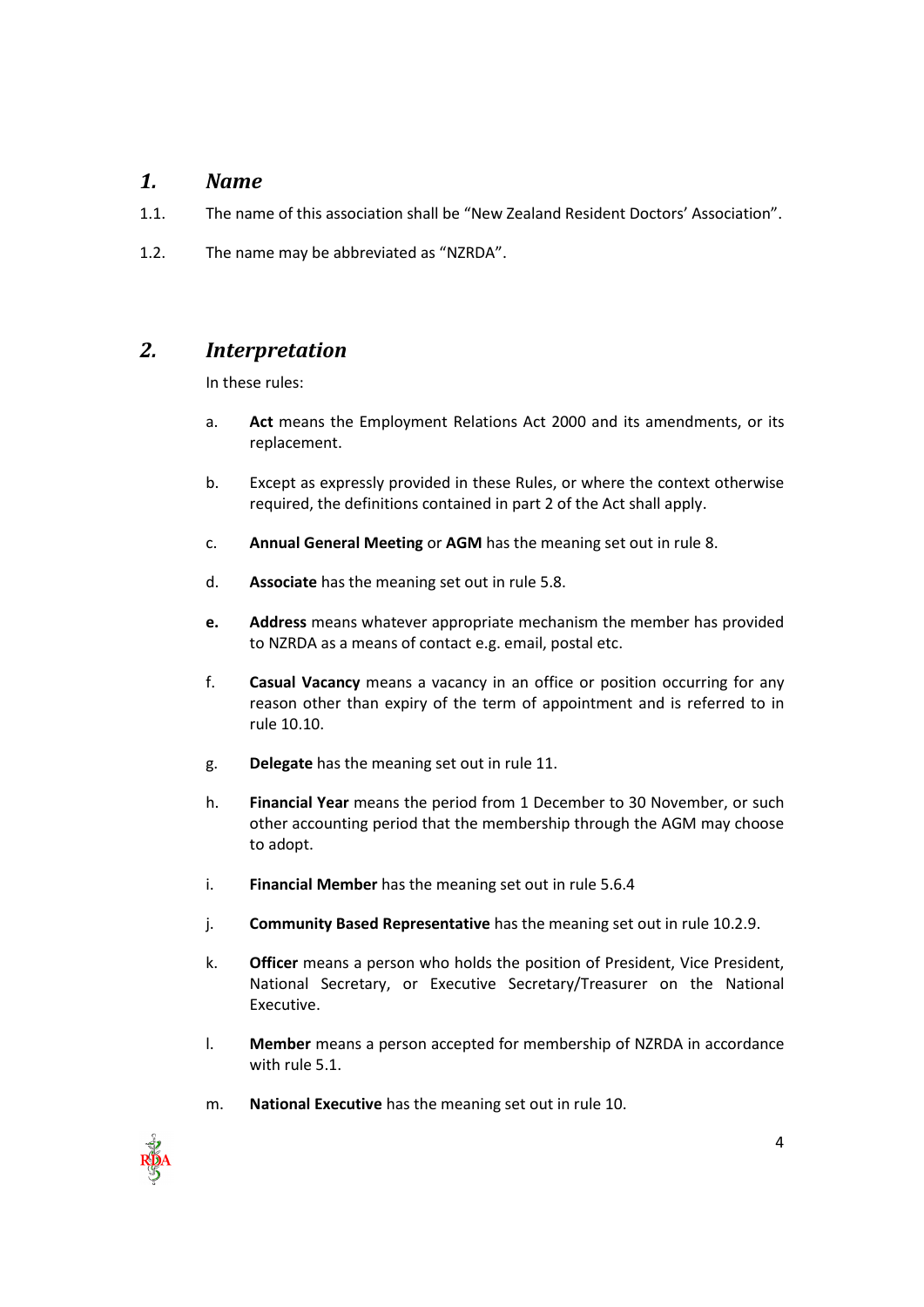- n. **National Membership Meeting** has the meaning set out in rule 9.
- o. **Peripheral Representative** has the meaning set out in rule 10.2.7.
- p. **Peripheral Hospitals** include hospitals in Northland, Rotorua, Whakatane, Gisborne, Tauranga, Hawkes Bay, Whanganui, Taranaki, Blenheim, Nelson, South Canterbury, the West Coast, and Southland.
- q. **Postal Ballot** has the meaning set out in rule 12.3.
- r. **Regional Representative** has the meaning set out in rule 10.2.8.
- s. **RMO** means a Resident Medical Officer or Resident Doctor.
- t. **Secret Ballot** has the meaning set out in rule 12.2 .

## <span id="page-4-0"></span>*3. Registered office*

The registered office of NZRDA is 195 Main Highway, Ellerslie, Auckland, New Zealand, or such other place as the National Executive may from time to time determine.

### <span id="page-4-1"></span>*4. Objects*

- 4.1. The objects of NZRDA are to:
	- a. Negotiate, protect, and improve the collective employment interests of its Members.
	- b. Provide advice and representation for Members with employment relationship problems.
	- c. Promote and support Member participation in decision-making processes affecting their employment and general quality of life, and the well being of the professional workforce to which they belong.
	- d. Promote and support Member's acquisition and improvement of their occupational skills, and the standing of the professional group as a whole.
	- e. Promote a high standard of patient care.
	- f. Do anything else necessary and helpful in furtherance of the above objects.

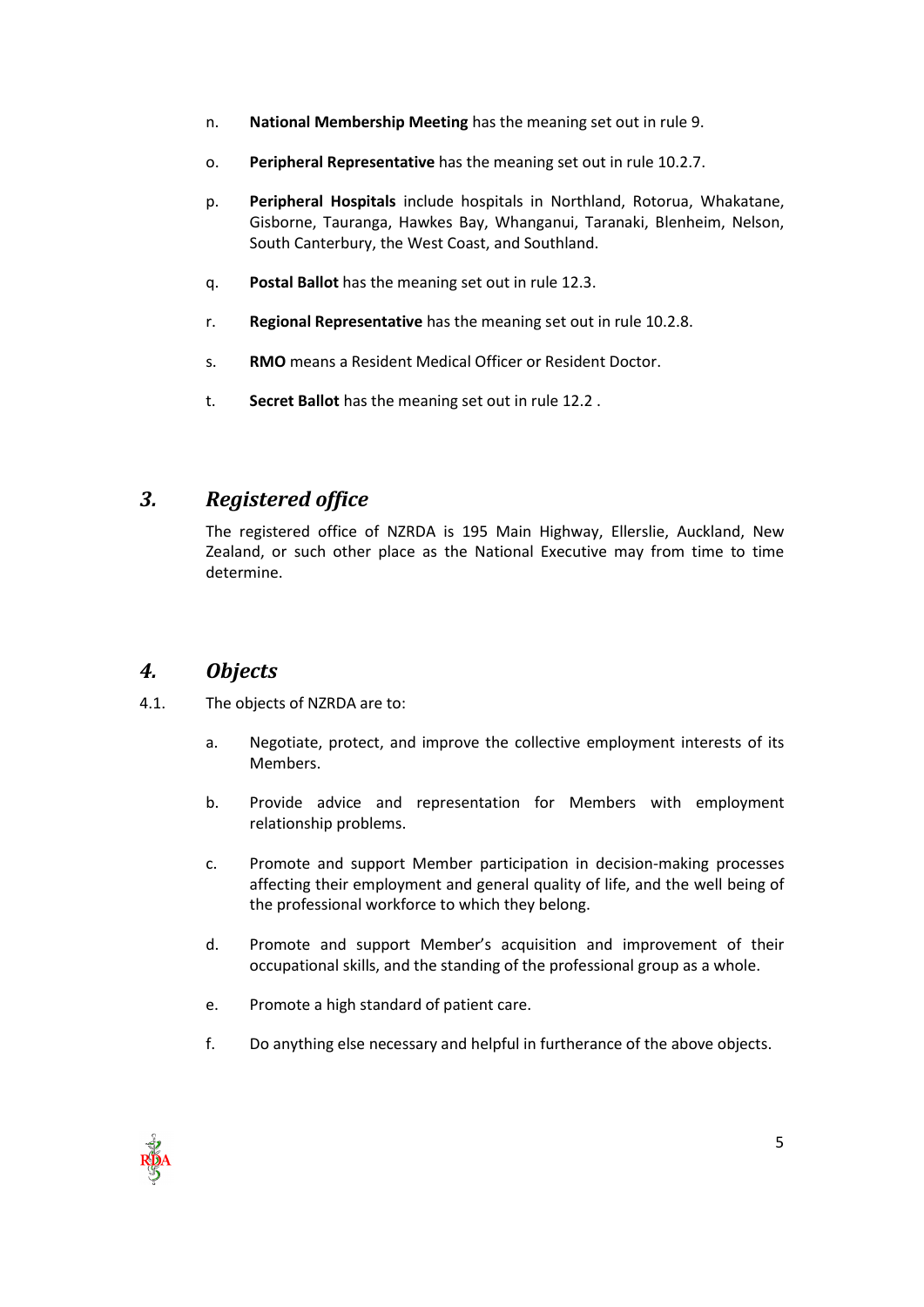## <span id="page-5-1"></span><span id="page-5-0"></span>*5. Membership*

#### **5.1. Becoming a member**

- 5.1.1. Any person of good character may apply to the National Secretary to become a member of NZRDA:
	- a. If they are employed or are about to be employed as a:
		- i. Trainee intern.
		- ii. House Surgeon or House Officer.
		- iii. Dental House Surgeon.
		- iv. Senior House Officer.
		- v. Dental Registrar.
		- vi. Registrar.
		- vii. Medical officer officially registered to work as a doctor in New Zealand.
		- viii. Medical or dental officer participating in a Resident Doctor roster or undergoing a programme of medical or dental training.
	- b. If the National Executive deems that they should become a member. In such cases the National Executive may impose special conditions in respect of such membership.
- 5.1.2. Applications for membership shall be in writing and shall provide the applicant's:
	- a. Full name.
	- b. Employer.
	- c. Workplace.
	- d. Personal address, and contact details .
	- e. Position title.
	- f. Payment or proof of arrangement to pay subscriptions in accordance with rule 5.6.
	- g. Signed acknowledgment of NZRDA's authority to act in accordance with rule 5.3.

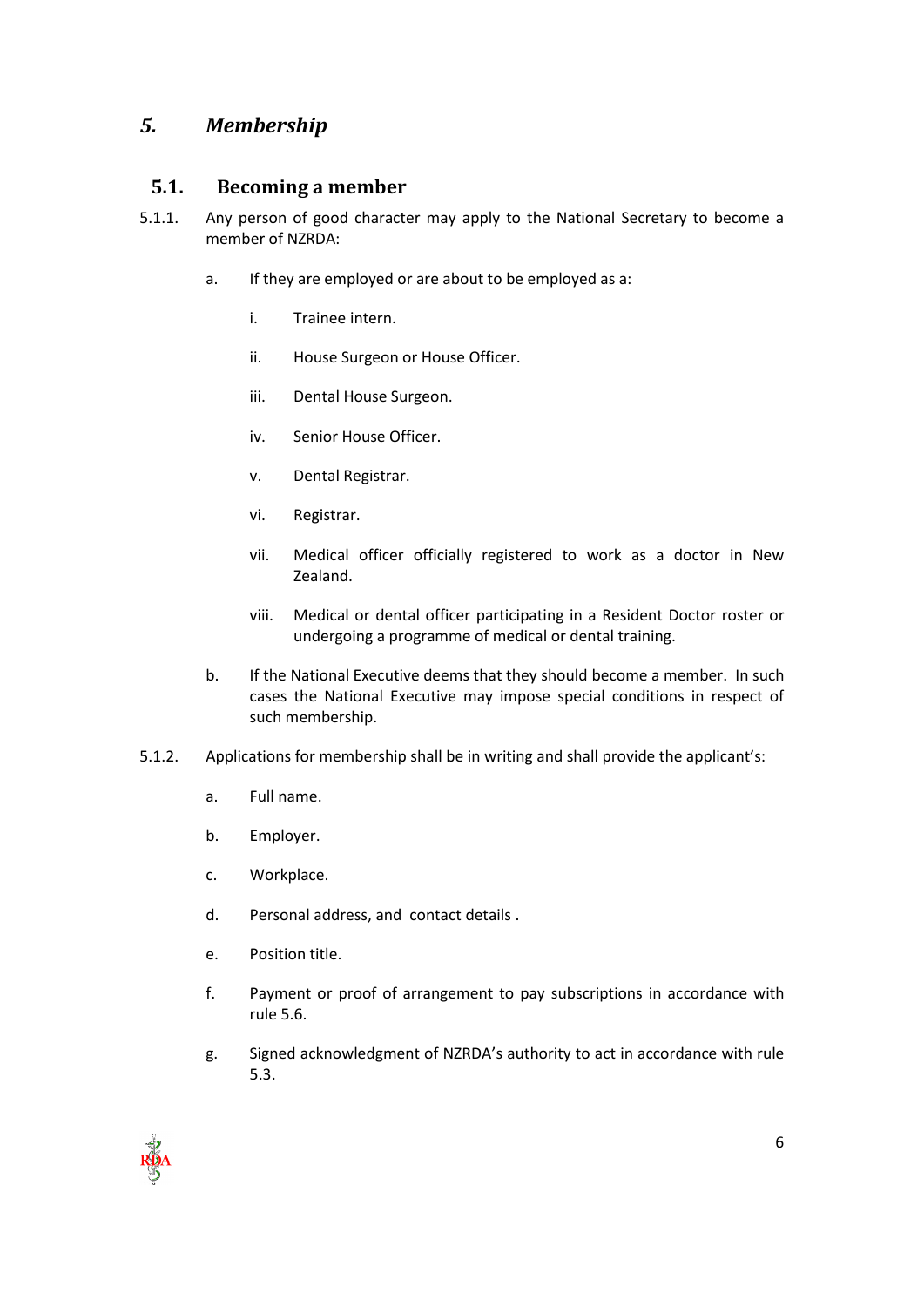- h. Any other information as may be required by the National Executive.
- 5.1.3. Applicants become Members when their application is approved by the National Secretary.
- 5.1.4. The National Secretary may refuse membership if:
	- a. The National Secretary has good reason to believe that the application is not made in good faith or that the applicant is likely to act in a manner inconsistent with the objects of NZRDA.
	- b. The applicant has previously been expelled from NZRDA or another union.
	- c. The applicant has supplied false information.
- 5.1.5. Any applicant who feels that they have been improperly refused membership may appeal to the National Executive in writing. The National Executive will generally consider the appeal on the basis of written submissions only, but it may also conduct a hearing in any manner it sees fit in the circumstances. The National Executive shall make a final and binding decision on the matter within one month.

#### <span id="page-6-0"></span>**5.2. Membership information**

- 5.2.1. Members shall give the National Secretary written notice of any changes to the information supplied with their application for membership within 28 days of the change occurring.
- 5.2.2. In addition to the information provided with an application for membership, Members shall also provide the National Secretary with other such information as may be reasonably required for the day to day operation of the NZRDA within 28 days of being requested.

#### <span id="page-6-1"></span>**5.3. Authority to act**

Each Member acknowledges that by virtue of their membership:

- a. They appoint NZRDA to act as their exclusive agent in all matters connected with their employment or prospective employment, including the negotiation and enforcement of any individual or Collective Agreements unless agreed otherwise by the National Executive, provided that NZRDA can cease to act if the member and NZRDA agree.
- b. They will be bound by the terms of any employment agreements which are negotiated by NZRDA and are duly ratified in accordance with these rules.

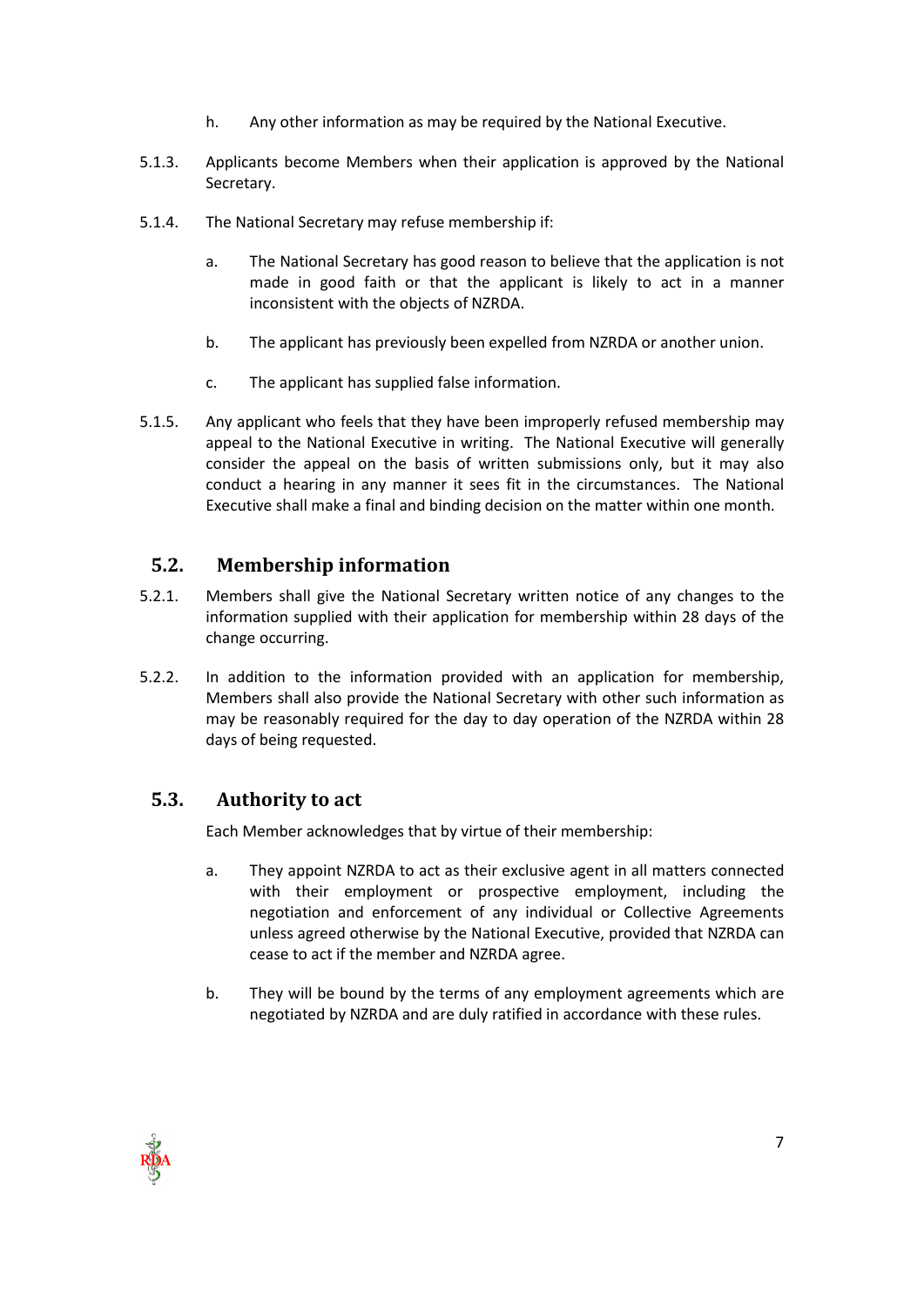- c. They will be bound by these rules until their membership ends, including rules relating to the procedure for the ratification of any terms of settlement of any negotiations relating to the terms and conditions of their employment to which NZRDA may agree pursuant to the Employment Relations Act 2000.
- d. They give their consent to NZRDA accessing personal information relevant to their employment.
- e. NZRDA's appointment as their exclusive agent continues until their Membership ends, or on the member and NZRDA agreeing that the appointment should cease.

#### <span id="page-7-0"></span>**5.4. Copy of rules**

The National Secretary shall give any Member a copy of these rules on request and free of charge, or may place a copy of these rules on NZRDA's website which the member can access.

#### <span id="page-7-1"></span>**5.5. Access to NZRDA information**

- 5.5.1. Upon giving reasonable notice of request to the National Secretary, any Member and any previous Member having a proper interest in the business of NZRDA may inspect:
	- a. NZRDA's latest annual report and/or the latest audited financial statements.
	- b. any resolution passed at any Annual General Meeting, Extraordinary General Meeting, or meeting of the National Executive.

### <span id="page-7-2"></span>**5.6. Subscriptions**

- 5.6.1. The amount of the membership subscription shall be determined from time to time by the Annual General Meeting.
- 5.6.2. The subscriptions shall be paid:
	- a. Annually in advance from the  $1<sup>st</sup>$  of the month in which the payment is made for a 12 month period; or
	- b. By automatic salary deductions; or
	- c. By monthly direct credit payments at a rate of  $1/12<sup>th</sup>$  of the annual subscription.
	- d. By such other manner as may be determined by the National Executive.
- 5.6.3. New members will not be able to partake in any decision making process of NZRDA until their first subscription has been received by the National Secretary.

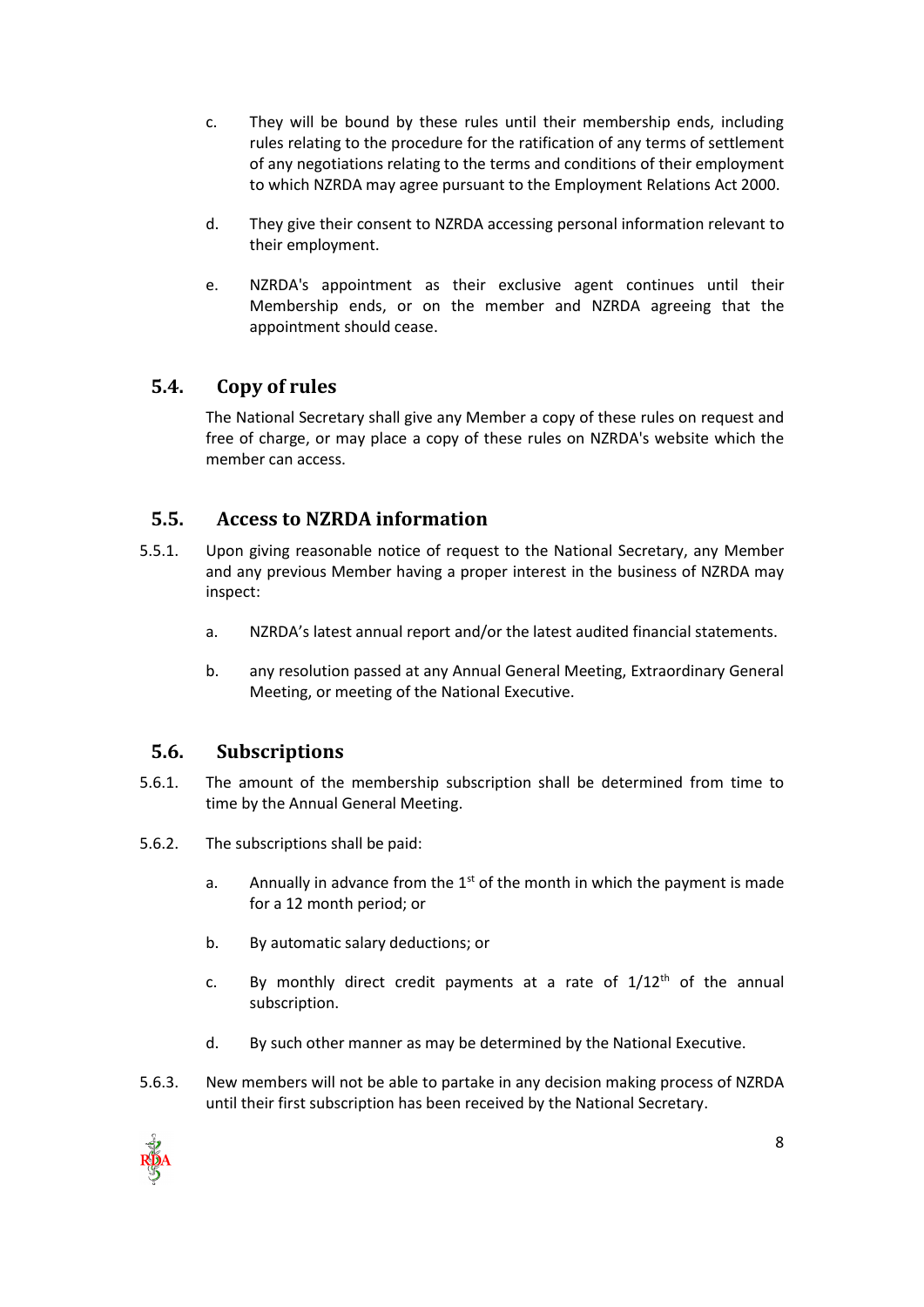- 5.6.4. Other Members shall be deemed Financial Members for the period covered by their subscription, plus one calendar month.
- 5.6.5. Only Financial Members may vote or participate in an NZRDA ballot or election.
- 5.6.6. For a period of three months from the date of becoming a new Member or a Financial Member of NZRDA (whichever is the later date), the Member's entitlement to assistance from NZRDA in respect of matters or disputes which have already arisen or arise during the three month period and which relate to the Member as an individual (e.g. matters which could potentially be Personal Grievances or complaints against the Member) shall be at the discretion of the National Executive.

## <span id="page-8-0"></span>**5.7. Special levies**

- 5.7.1. The National Executive may at any time make a call upon the members for a special levy for a specific purpose.
- 5.7.2. The special levy shall be ratified by a Ballot before becoming payable.
- 5.7.3. No levy shall be payable by a member in their first month of membership.
- 5.7.4. No levy shall exceed 10% of the annual subscription.

#### <span id="page-8-1"></span>**5.8. Associates**

- 5.8.1. Any person of good character who is a medical student, trainee intern, or any other person at the discretion of the National Executive, may apply to become an Associate of NZRDA.
- 5.8.2. With any necessary modifications, an application to become an Associate is made in the same way as an application to become a member; and a person may cease to be an Associate in the same way as a person ceases to be a member.
- 5.8.3. Medical students and trainee interns shall be entitled to join as an associate member for free, subject to the completion of a membership form. There shall be no annual fee for being an Associate unless otherwise determined by the Annual General Meeting.
- 5.8.4. Associates shall not be entitled to vote or participate in any NZRDA ballot or election, and shall be exempt from any special levies. However they shall be entitled to all other benefits and subject to all other responsibilities of membership.

## <span id="page-8-2"></span>**5.9. Honorary life membership**

5.9.1. The Annual General Meeting may elect any person to become an Honorary Life Member.

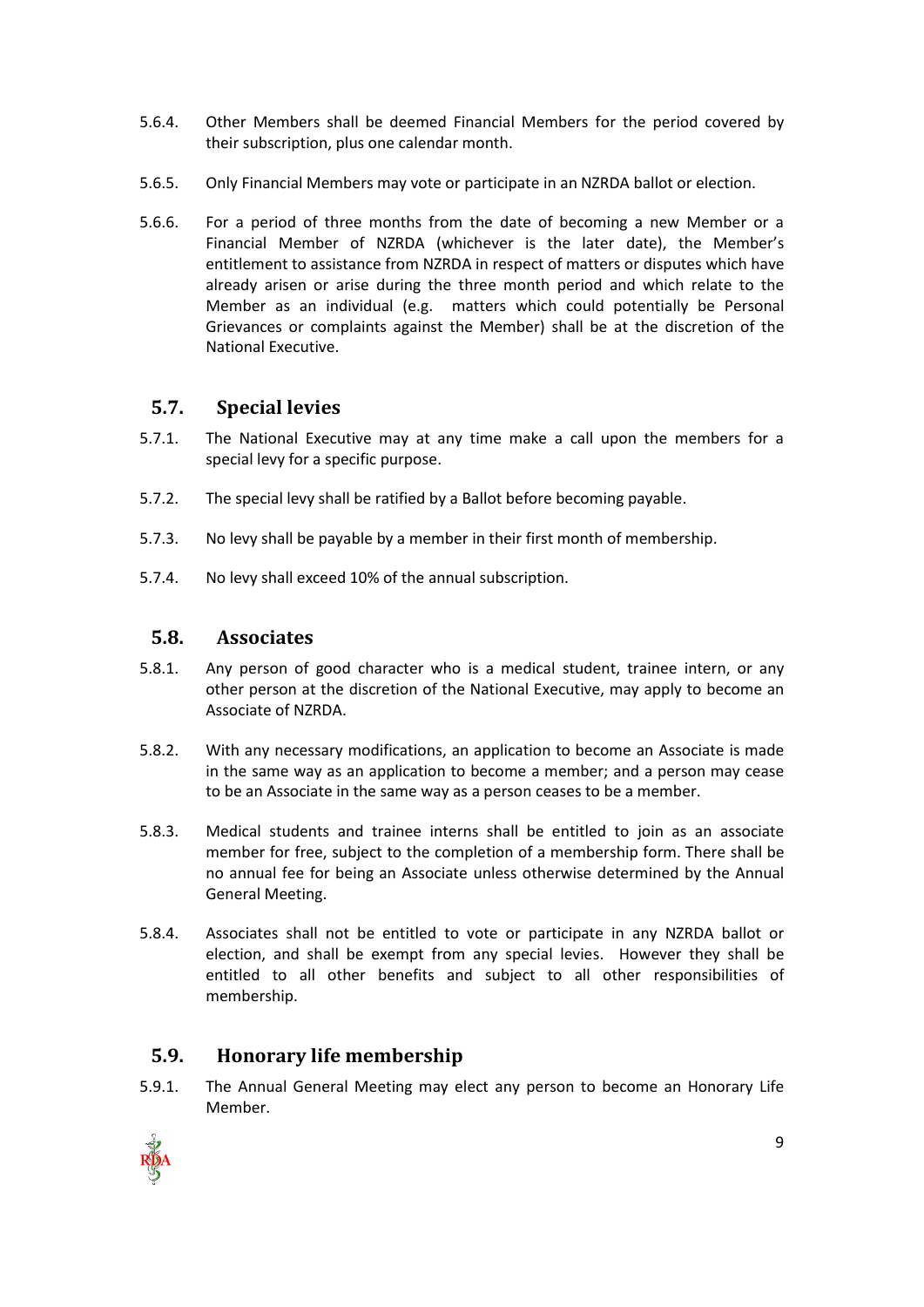- 5.9.2. An Honorary Life Member may attend any meeting.
- 5.9.3. Honorary Life Members are exempt from paying subscriptions or special levies, however an Honorary Life Member is not entitled to vote on any matter unless they also become a Financial Member in terms of these rules.

#### <span id="page-9-0"></span>**5.10. Debts to NZRDA**

5.10.1. Subscriptions in arrears and other monies owing to NZRDA may be recovered by the National Secretary.

#### <span id="page-9-1"></span>**5.11. Suspension of membership fees**

- 5.11.1. A member who, due to some extraordinary circumstance/s outside their control is unable to pay their subscriptions may bring their distress to the attention of the National Secretary by way of written notice. The National Secretary must then refer the notice to the National Executive at their next meeting, or earlier if appropriate given the member's distress.
- 5.11.2. The National Executive may exempt any member (including those brought to their attention pursuant to the above rule) from paying subscriptions or levies, subject to any conditions the National Executive may impose.
- 5.11.3. The National Executive may cancel the exemption at any time.

#### <span id="page-9-2"></span>**5.12. Disciplinary matters**

- 5.12.1. The following are offences:
	- a. Acting in a manner contrary to these rules.
	- b. Acting in a manner contrary to policies made in accordance with these rules.
	- c. Acting against NZRDA's best interests.
	- d. Undermining collective activity.
	- e. Misappropriating NZRDA money or property.
	- f. Knowingly divulging information that is either expressly or impliedly confidential to the NZRDA and/or its Members.
	- g. Harming any Member, associate, officer, or authorised representative of NZRDA in any way.
	- h. Engaging in any act that may bring the Member's profession, or NZRDA, into disrepute.

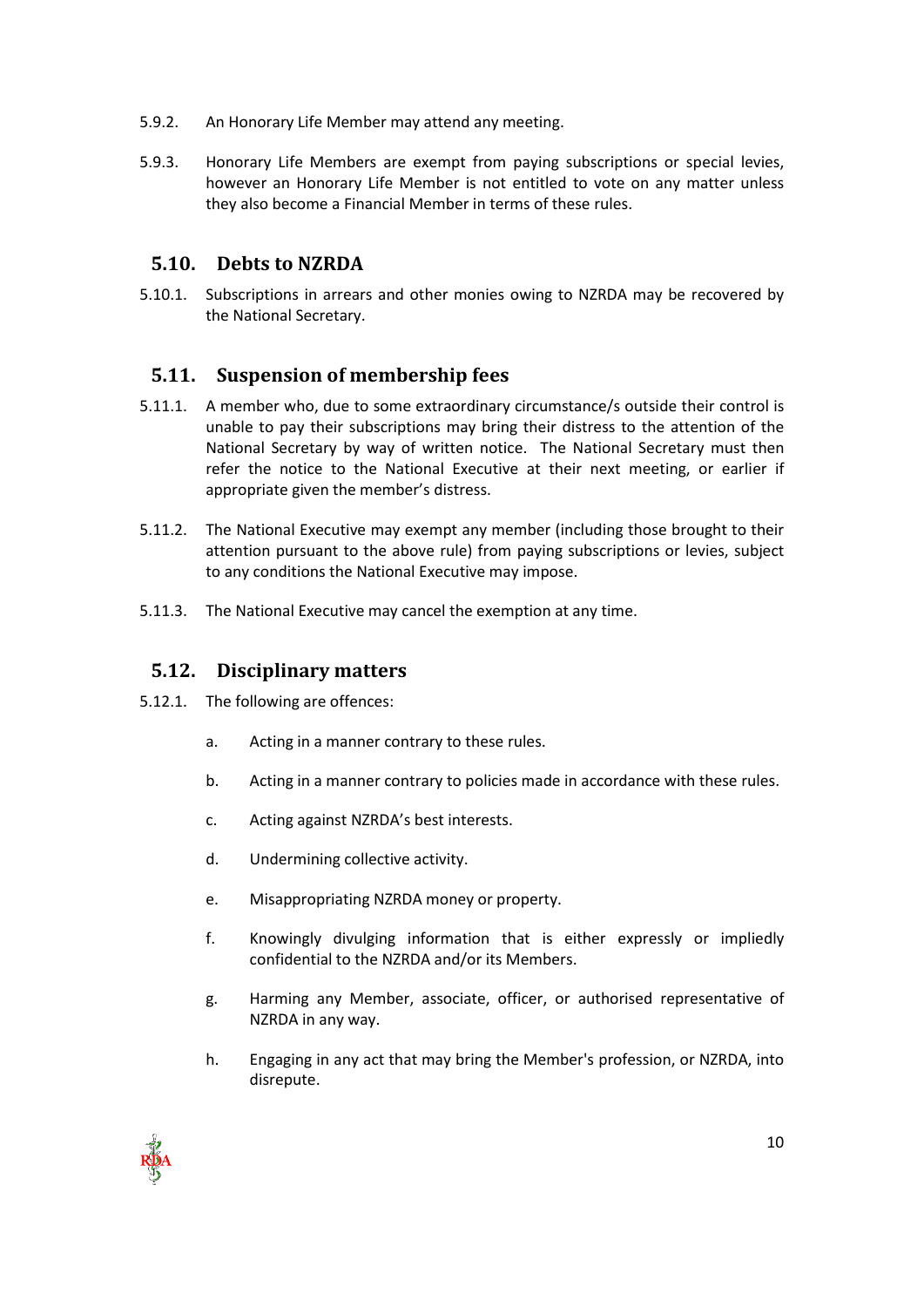## <span id="page-10-0"></span>**5.13. Disciplinary procedure**

- 5.13.1. A Financial Member may charge another Member of committing any of the above offences by reporting the allegation and supporting evidence in writing to the National Secretary.
- 5.13.2. The National Secretary shall forward a copy of the report to the alleged offender and shall refer the matter to the next meeting of the National Executive.
- 5.13.3. The National Executive shall summon the complainant and the Member named in the complaint to appear before it as soon as is reasonable. The summons shall be in writing and shall advise that those persons appearing before the National Executive are entitled to:
	- a. representation
	- b. make verbal and written statements in support of their cases; and
	- c. call witnesses.
- 5.13.4. The National Executive shall conduct disciplinary hearings in accordance with the principles of natural justice. The National Executive shall act impartially and ensure that the parties can present their cases and tender relevant evidence either orally or in writing. Where any officer of the National Executive is involved in any capacity in any complaint he/she shall not participate in the hearing in his/her role as an officer of the National Executive.
- 5.13.5. The National Executive may impose one or more of the following disciplinary measures in respect of any offences committed:
	- a. Caution.
	- b. Censure.
	- c. Severe reprimand.
	- d. Suspension or expulsion from NZRDA.
- 5.13.6. The National Executive shall decide on the balance of probabilities whether an offence has been committed against these rules, and what disciplinary measure should be applied (if any). It shall report the majority decision and reasons within 14 days of the date of the hearing of the complaint to the complainant and the Member named in the complaint.

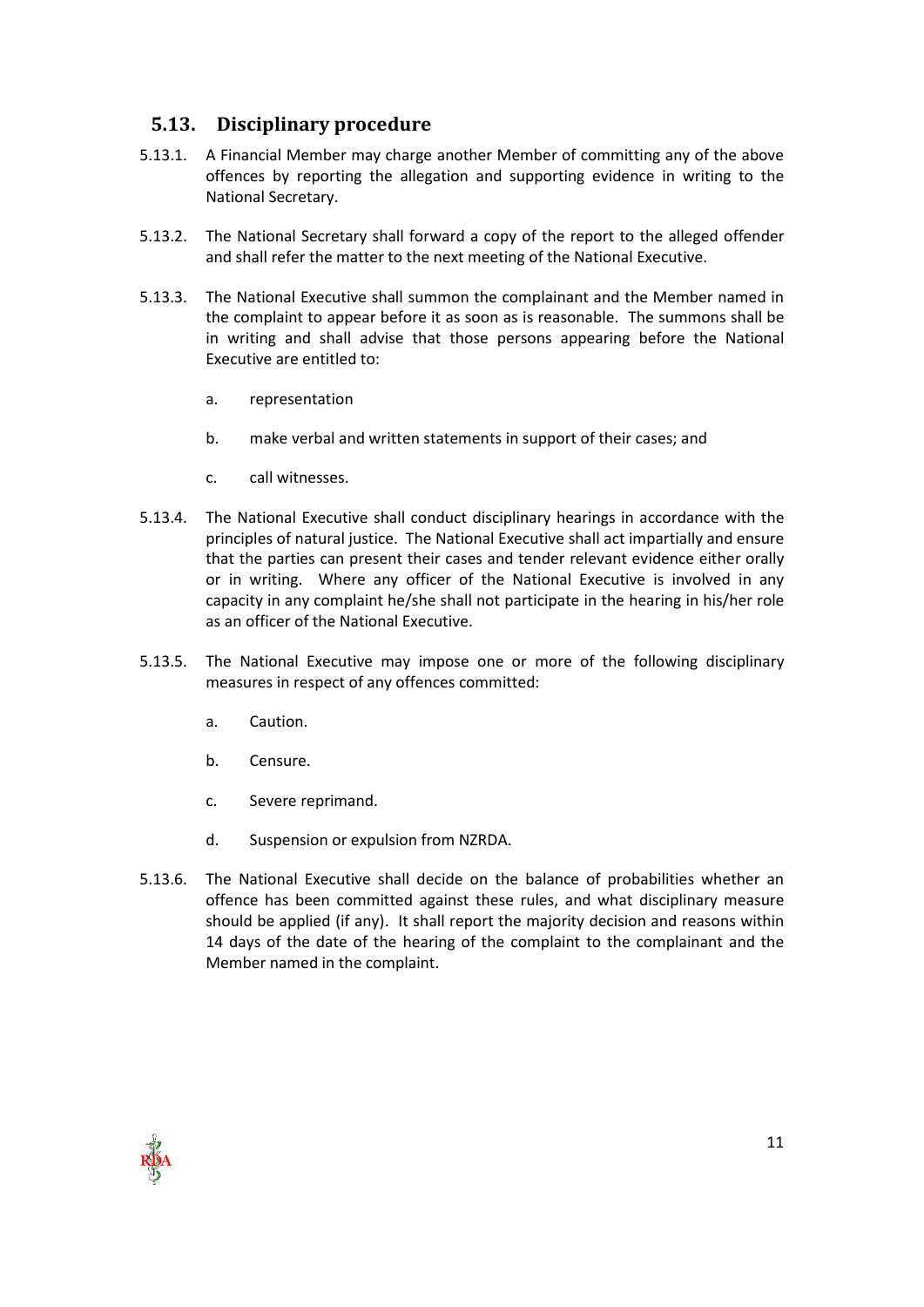## <span id="page-11-0"></span>**5.14. Reviewing the result of a disciplinary hearing**

- 5.14.1. If a person is found to have committed an offence and they do not believe that the process complied with the principles of natural justice, then they may request a review by giving written notice of their objection to the National Secretary within 7 days of the decision.
- 5.14.2. The National Executive shall not implement any findings or recommendations in relation to any complaint until the period for review has expired, or the outcome of the review is known.
- 5.14.3. The National Secretary and the person charged will engage the services of an independent barrister or solicitor to review the disciplinary process. If they cannot agree on an independent barrister or solicitor, then they shall ask the Law Society to choose one and the Law Society's choice will be final.
- 5.14.4. If the independent barrister or solicitor finds that the principles of natural justice were followed, then the decision will stand and the disciplined person will bear the costs of the independent barrister or solicitor's professional fees.
- 5.14.5. If the independent barrister or solicitor finds that the principles of natural justice were not followed, then the decision will be referred back to the National Executive for consideration again, and NZRDA will bear the costs of the independent barrister or solicitor's professional fees.

## <span id="page-11-1"></span>**5.15. Ending membership**

- 5.15.1. Anyone may resign membership by giving the National Secretary 2 week's written notice.
- 5.15.2. Membership shall also terminate upon:
	- a. Becoming ineligible for membership (unless the Member is ineligible on the basis that they are no longer employed in any of the positions described at rule 5.1 as a result of a possible unjustified dismissal or redundancy situation in respect of which they request NZRDA's assistance).
	- b. The National Secretary striking a member off on the grounds that any monies owing to NZRDA remain outstanding for more than 3 months.
	- c. Expulsion of a member at the conclusion of a disciplinary process under rule 5.13.
	- d. Death.
- 5.15.3. Any debts owing to NZRDA are unaffected by termination of membership and remain recoverable by the National Secretary.
- 5.15.4. NZRDA shall refund any monies paid in advance from the date membership ends.

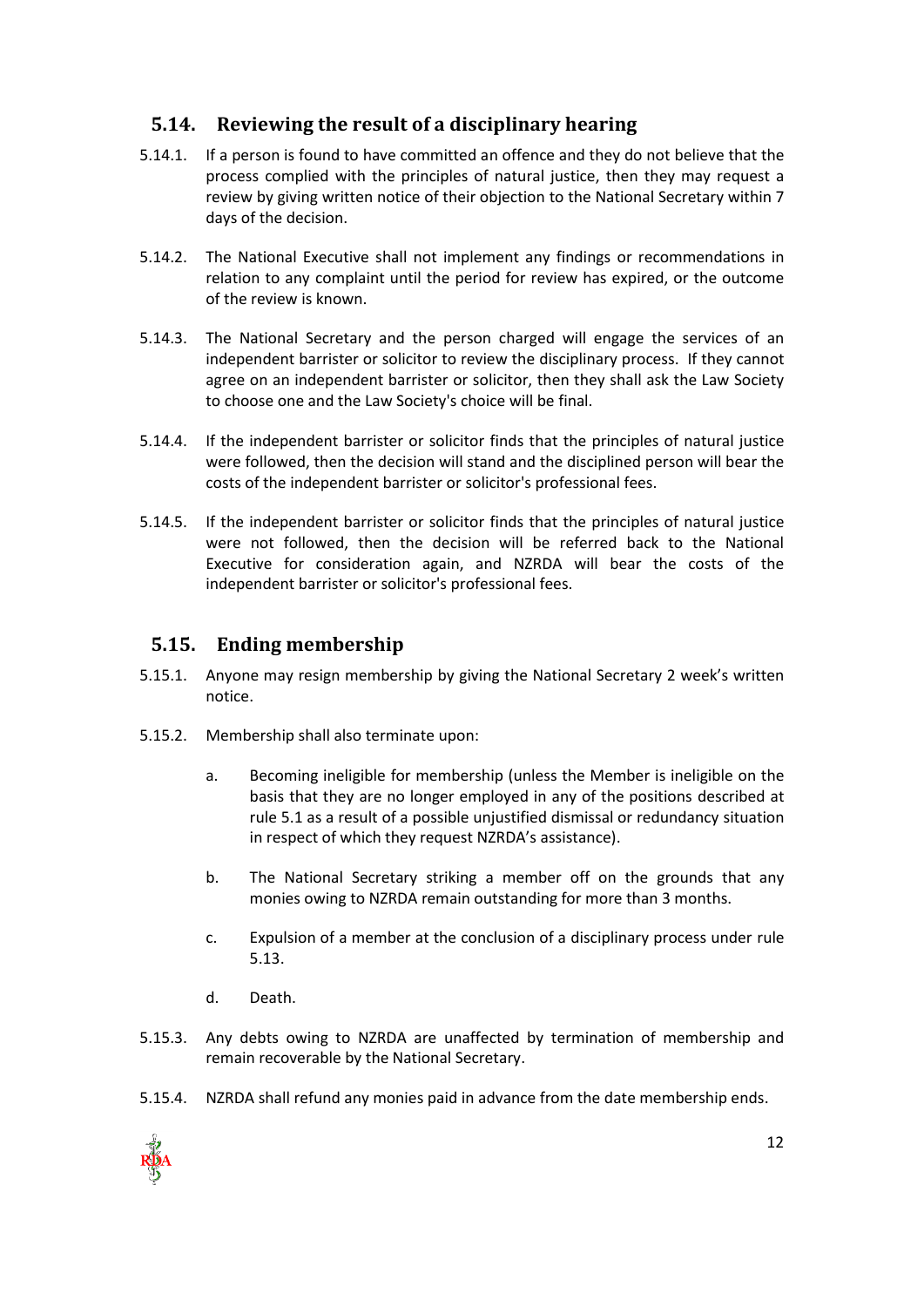## <span id="page-12-0"></span>*6. General organisational structure*

- 6.1.1. Authority for the conduct of the affairs of NZRDA is democratically vested in the membership through Annual General Meetings and National Membership Meetings. The Membership's primary functions at these meetings are:
	- a. to set NZRDA's vision, mission and core values;
	- b. to determine the NZRDA's strategic plans including its financial strategy;
	- c. to establish systems and bodies of governance and delegation for NZRDA, to elect Members to those bodies, and to hold those Members and bodies accountable; and
	- d. to evaluate the NZRDA's performance against its agreed strategies and plans.
- 6.1.2. A National Executive provides leadership and stewardship for NZRDA between these meetings.

## <span id="page-12-1"></span>*7. Authority may be delegated*

7.1.1. Where any person or body has power to make a decision or perform an act under these rules, that person or body may delegate such power to any other person or body (including persons or bodies that are otherwise external to NZRDA). The delegating person or body may revoke the delegation at any time, and remains responsible for the exercise of power and any resulting outcome.

## <span id="page-12-2"></span>*8. Annual General Meetings*

- 8.1.1. The National Executive shall ensure that an Annual General Meeting ("AGM") occurs once in every calendar year, at such time and place determined by the National Executive.
- 8.1.2. AGMs shall generally be conducted in accordance with the Standing Orders for the conduct of meetings attached to these Rules, as modified by the following special rules for AGMs.
- 8.1.3. The National Secretary shall deliver a notice to each member's last known address at least 30 days before the date of the AGM. The notice shall include:
	- a. The time and place of the AGM;
	- b. The business to be transacted, including an agenda and any notices of motion.

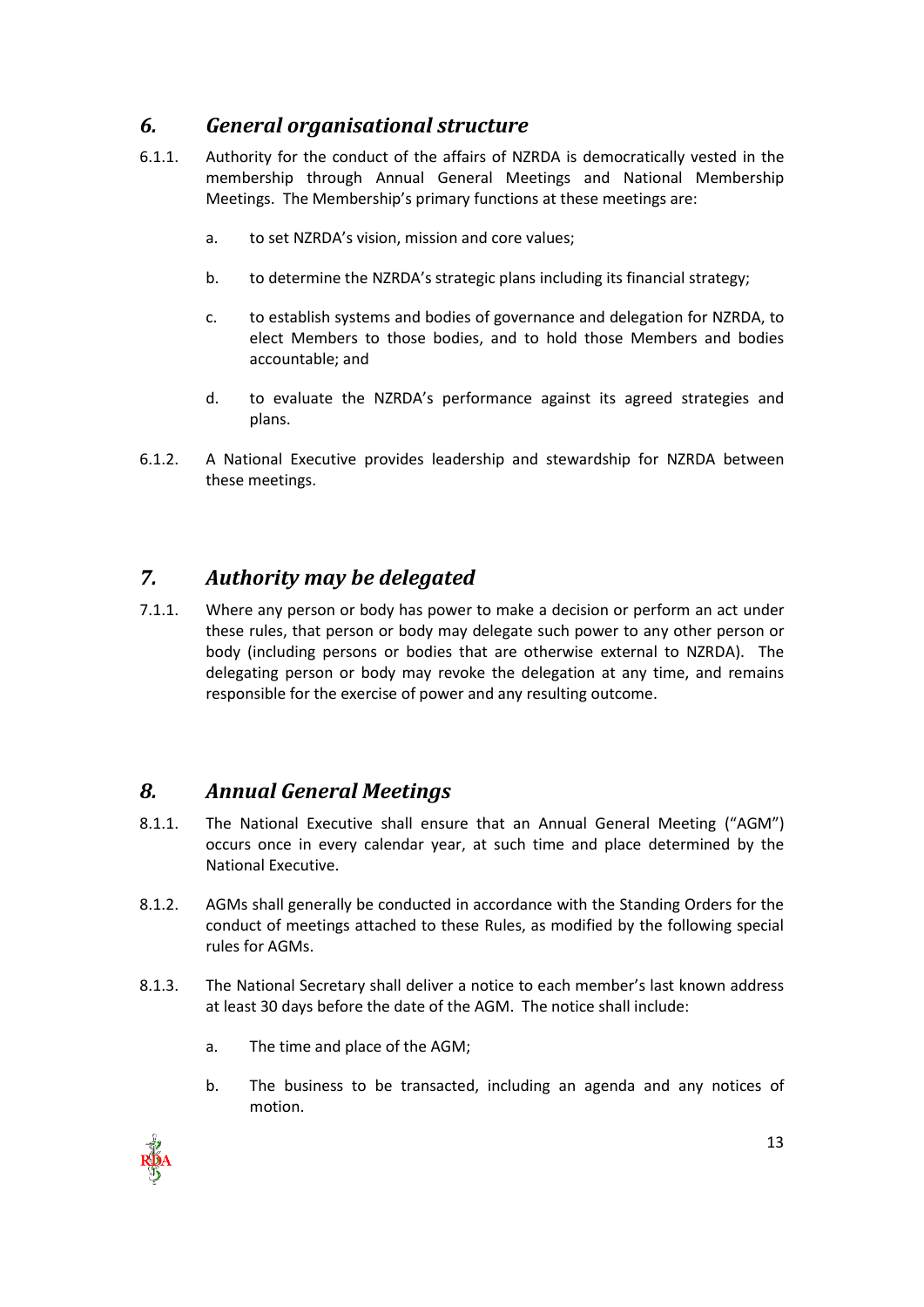- 8.1.4. Should the written notices fail to be issued within 30 days of the AGM then any member of the National Executive may call the meeting instead, and any meeting so called shall be deemed to have been validly called.
- 8.1.5. The business of the Annual General Meeting shall include:
	- a. receiving and adopting the annual report and annual financial statements of NZRDA;
	- b. being advised of the result of any elections of Officers or National Executive Members held by Ballot prior to the Annual General Meeting.
	- c. appointing an auditor; and
	- d. any other business in furtherance of the AGM's purpose in light of rule 6.
- 8.1.6. The AGM shall comprise of:
	- a. The National Executive of the NZRDA;
	- b. Delegates of NZRDA;
	- c. Any Financial Members and Honorary Life Members;
	- d. Associate members of NZRDA

who wish to attend.

- 8.1.7. Quorum at an Annual General Meeting requires the presence of at least 75% of the National Executive plus 50% of the delegates who have attended the most recent delegates training
- 8.1.8. Any Financial Member may move that a decision be made by AGM in accordance with the following process:
	- a. The Member shall submit the notice of motion to the National Secretary in writing:
		- i. at least 2 months in advance of the AGM in the event that the motion involves an amendment to these rules; and
		- ii. at least 1 month in advance of the AGM in all other cases.
	- b. The National Secretary shall forward the notice of motion to all Members as soon as is reasonably practicable, and within 28 days of receipt.
- 8.1.9. Late motions may only be tabled with leave of the AGM chair, supported by a vote at the AGM in favour of tabling the motion with a 2/3rds majority.

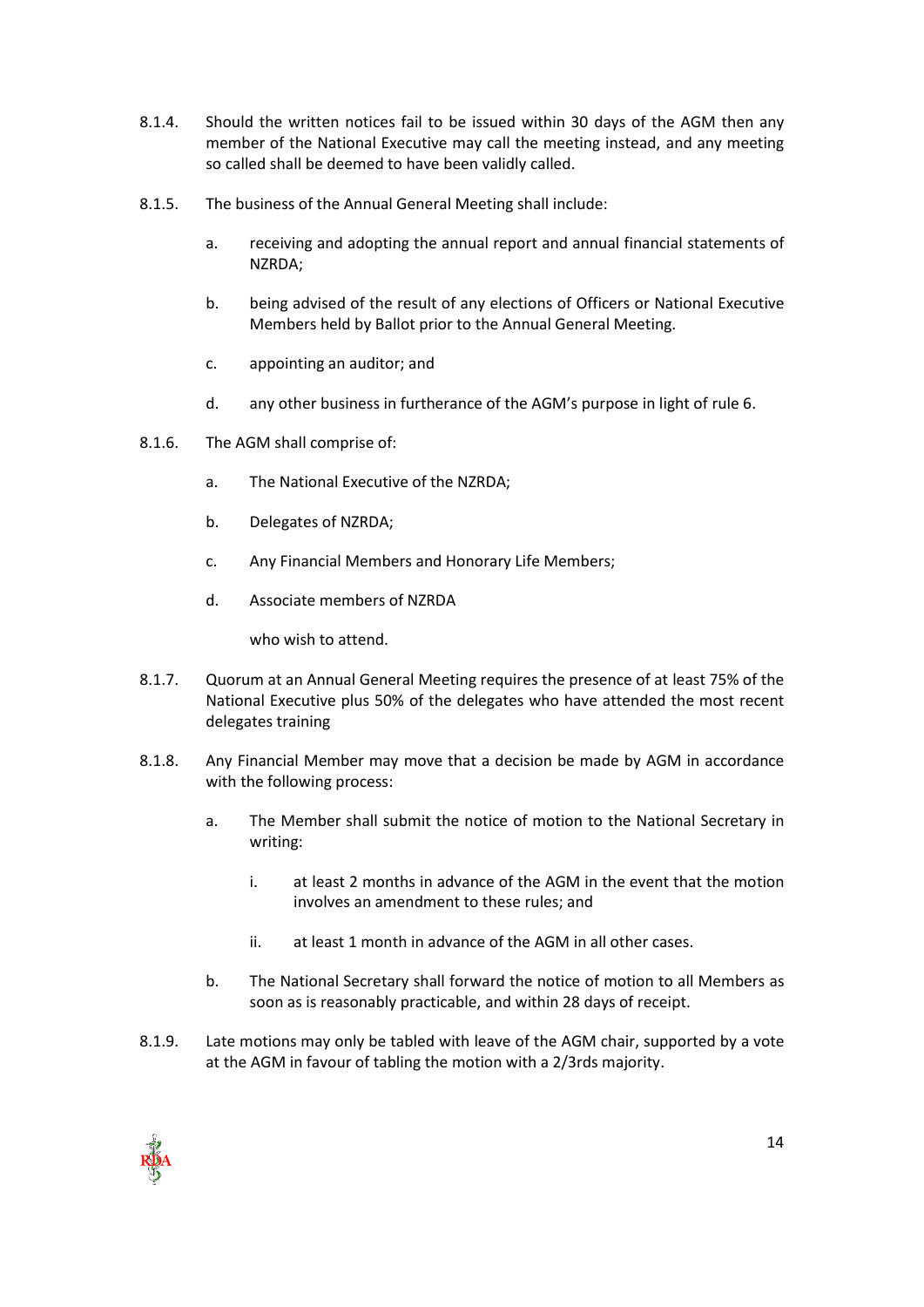8.1.10. Voting at an AGM shall be by a show of hands, unless a Secret Ballot is called for by the Chair, or any 3 Financial Members present. Each Financial Member present shall have one vote.

## <span id="page-14-0"></span>*9. National Membership Meetings*

- 9.1.1. In addition to AGMs, the Membership may exercise its authority over the conduct of the affairs of NZRDA through National Membership Meetings.
- 9.1.2. The National Secretary shall call a National Membership Meeting within 14 days if requested in writing by:
	- a. the National Executive;
	- b. 100 Financial Members whose signatures appear on a written petition.
- 9.1.3. Any request for a National Membership Meeting must be accompanied by a written explanation of any notices of motion or other business to be transacted.
- 9.1.4. On receipt of a request the National Secretary shall issue a written notice to each member's last known address at least 7 days before the date of the National Membership Meeting. The notice shall include the time and date of the meeting or regional meetings and the business to be transacted.
- 9.1.5. Should the written notices fail to be issued within 7 days of the National Membership Meeting then any member of the National Executive may call the meeting instead, and any meeting so called shall be deemed to have been validly called.
- 9.1.6. National Membership Meetings may be held separately in each Region or on a combined basis but in either event a membership decision will be determined by the aggregate of votes cast.
- 9.1.7. Ten members shall form a quorum, or if regional meetings are held the quorum can be reached with the aggregate number of members present at any regional meetings.
- 9.1.8. Members of the National Executive may be present at any National Membership Meetings held a regional level.
- 9.1.9. Members entitled to vote can vote only once on any one issue.

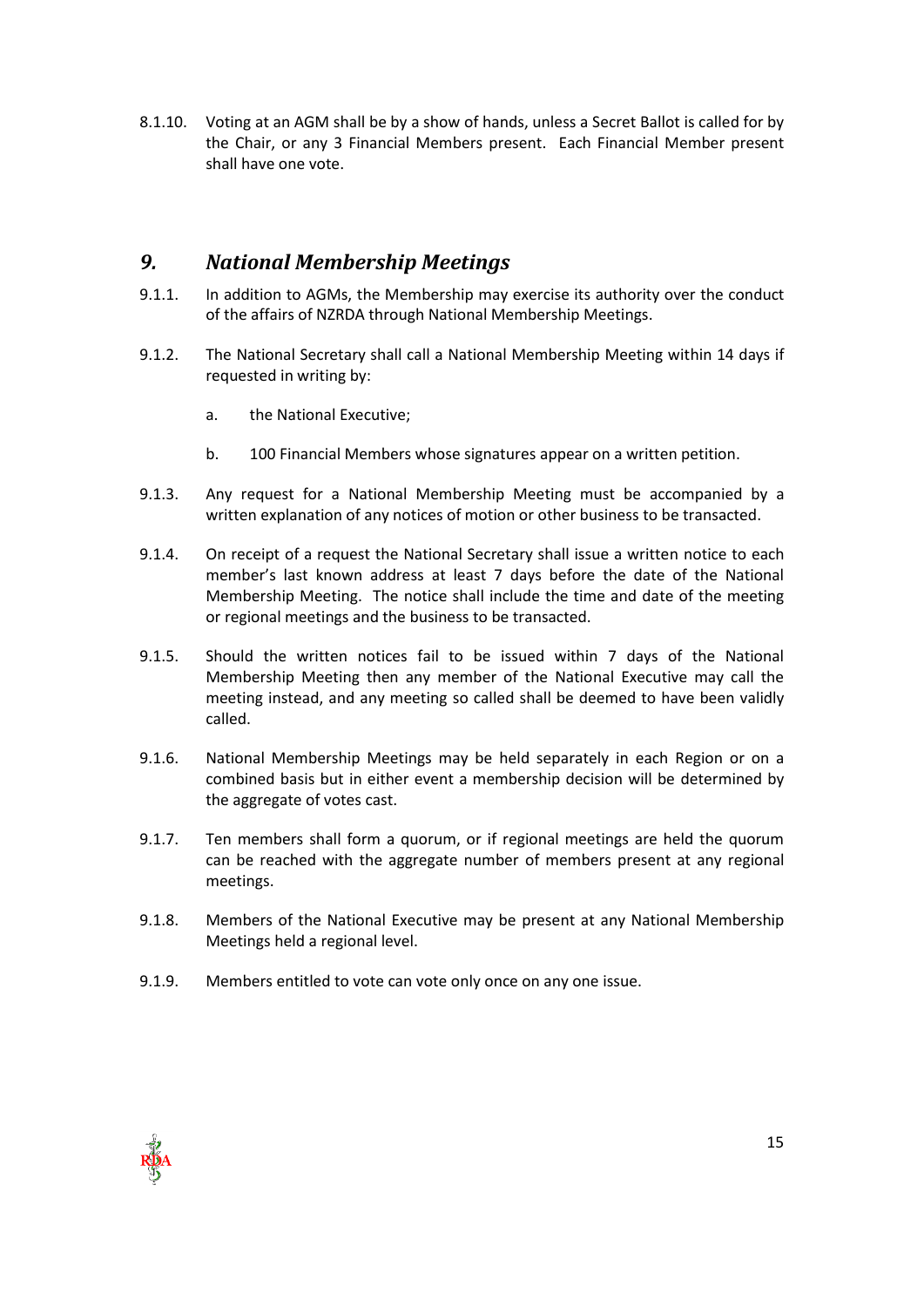## <span id="page-15-1"></span><span id="page-15-0"></span>*10. The National Executive*

#### **10.1. Functions**

- 10.1.1. Further to rule 6, the National Executive's main functions are:
	- a. to take such action as it deems fit to promote the objects of NZRDA.
	- b. to ensure appropriate implementation of any decisions made at an Annual General Meeting and any National Membership Meetings.
	- c. to hold other structures, bodies and officers of NZRDA accountable for their functioning;
	- d. to resolve disputes or problems encountered between NZRDA Members or bodies.
	- e. to ensure that there is sound financial policy, including safeguarding any assets of NZRDA and managing its business (including investments).
	- f. to ensure NZRDA's compliance with these rules and the law.

### <span id="page-15-2"></span>**10.2. Composition**

- 10.2.1. No person shall hold more than one position on the National Executive.
- 10.2.2. The National Executive shall consist of:
	- a. the following Officers:
		- i. President;
		- ii. Vice President;
		- iii. Executive Secretary/Treasurer;
		- iv. National Secretary;
	- b. the Peripheral Representative;
	- c. the Regional Representatives; and
	- d. the Community Based representative.
- 10.2.3. The President is responsible for providing leadership to NZRDA and supervising its business and affairs. The President's duties include:
	- a. Chairing all meetings of the National Executive, the Annual General Meeting and any National Membership Meetings.

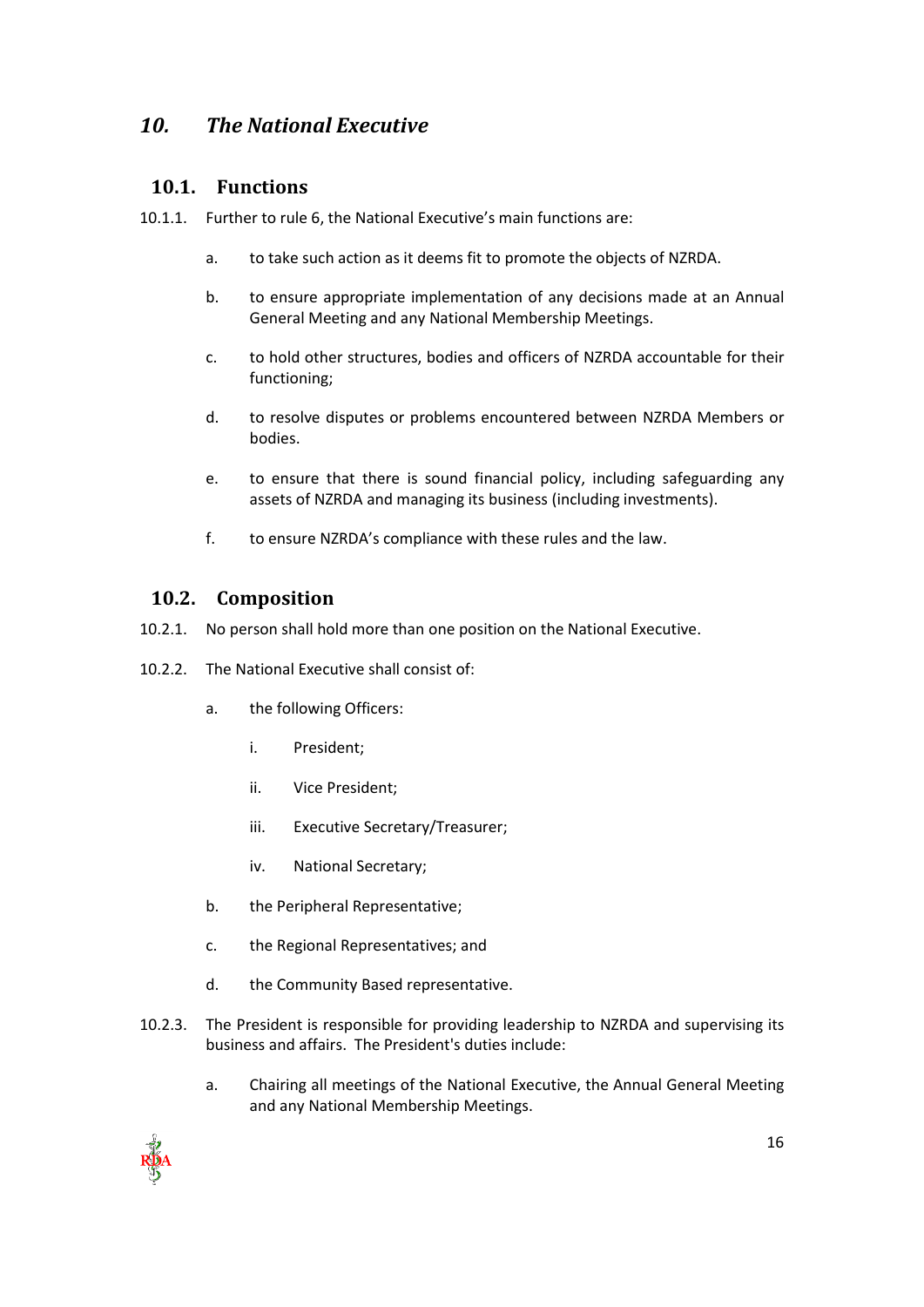- b. Following any lawful instructions from the Membership or the National Executive.
- c. Performing other lawful duties as usually appertain to the office of President.
- 10.2.4. The Vice President is responsible for assisting the President, and fills the role of President during periods of the President's absence or incapacity.
- 10.2.5. The National Secretary is responsible to the National Executive for administrating the day to day activities of NZRDA in accordance with policy set by the National Executive. The National Secretary's duties include:
	- a. Calling meetings of the National Executive, Annual General Meetings, and any National Membership Meetings.
	- b. Submitting a report to meetings of the National Executive on the business of NZRDA since their previous meeting.
	- c. Submitting an annual report to the Annual General Meeting.
	- d. Performing work necessary for NZRDA to remain compliant with the provisions of the Incorporated Societies Act 1908 and other legal requirements.
	- e. Keeping a register of membership information.
- 10.2.6. The Executive Secretary/Treasurer is responsible for:
	- a. Creating the order of business of the National Executive meetings, Annual General Meetings and any Interim National Membership Meetings.
	- b. Recording the minutes of those meetings.
	- c. Submitting audited financial statements to the Annual General Meeting.
	- d. Overseeing the day to day finances, income and expenditure of NZRDA.
	- e. Performing other lawful duties as usually appertain to the offices of Secretary and Treasurer.
- 10.2.7. The Peripheral Representative is elected by members employed in Peripheral Hospitals, and is responsible for representing their interests on the National Executive.
- 10.2.8. The Regional Representatives are responsible for representing the interests of Members from their region on the National Executive.

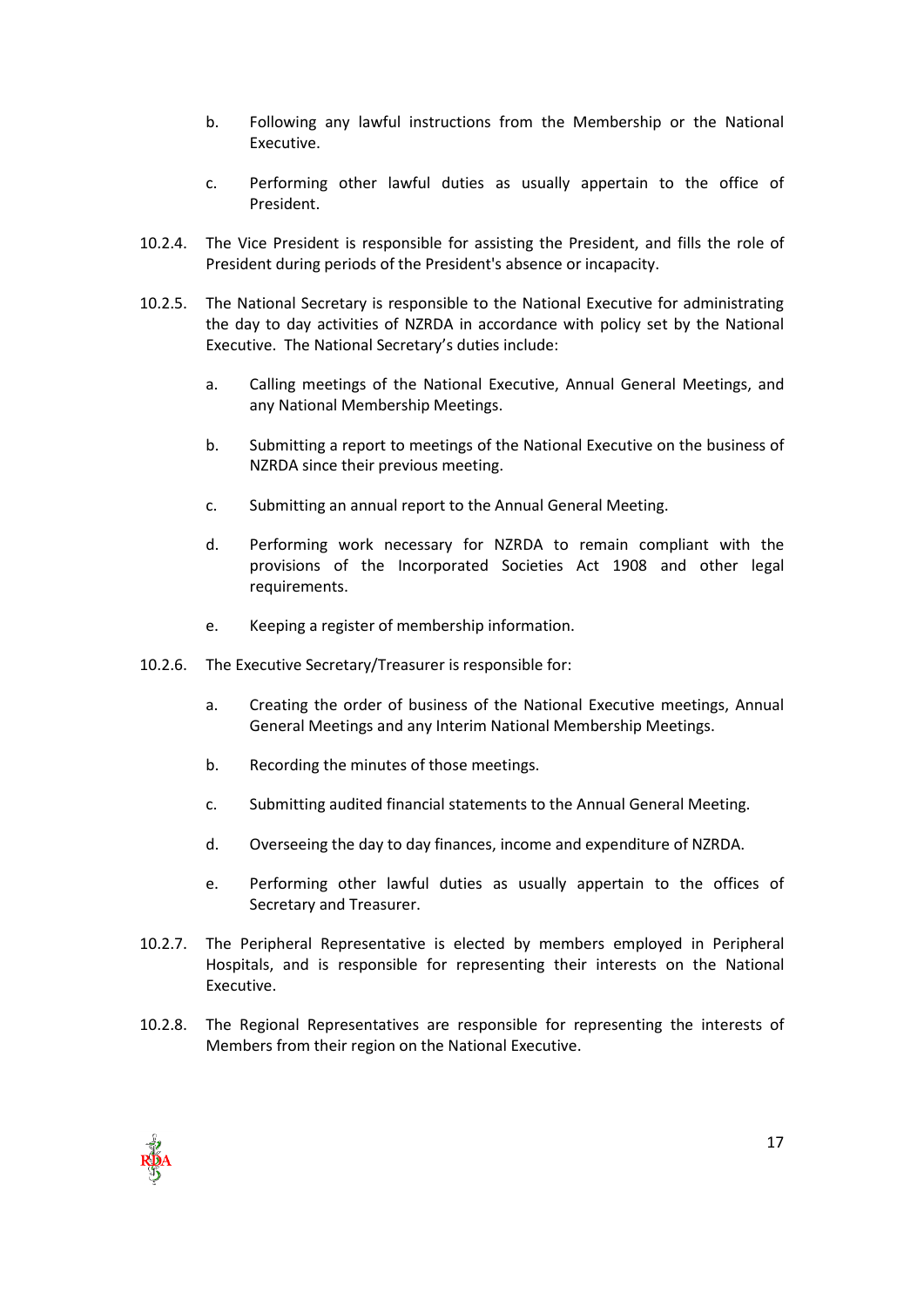10.2.9. The Community Based Representative is responsible for providing input from Members who are based in the community (including for example those in training to become General Practitioners) on the National Executive.

#### <span id="page-17-0"></span>**10.3. Meetings**

- 10.3.1. The National Executive shall meet at least 3 times per year in addition to attending the Annual General Meeting, and at any other time it sees fit.
- 10.3.2. When requested by the President, 3 National Executive members, or on the National Secretary's own motion, the National Secretary shall call a National Executive meeting by giving 14 days' written notice delivered to each member of the National Executive. Should the written notice fail to be delivered within 3 days of being requested then any member of the National Executive may call the meeting instead, and any meeting so called shall be deemed to have been validly called.
- 10.3.3. The National Executive may hold a meeting at whatever place or by whatever means they see fit (including by telephone and electronic means).
- 10.3.4. Quorum at National Executive meetings shall be achieved when the majority of National Executive members are present.
- 10.3.5. Acceptance of a position on the National Executive means accepting collective responsibility. Issues may be debated vigorously within the confidential setting of National Executive meetings. Where consensus cannot be reached, votes will be taken and the majority will prevail.
- 10.3.6. All voting shall be by a show of hands, or if requested by any National Executive member, by Secret Ballot.

### <span id="page-17-1"></span>**10.4. Election of President, Vice President, National Secretary and Executive Secretary/Treasurer**

- 10.4.1. The offices of President, Vice President, National Secretary and Executive Secretary/Treasurer shall be filled by way of a Ballot of the Members.
- 10.4.2. The National Secretary shall call for nominations for these offices at least 42 days prior to the Annual General Meeting. The closing date for the receipt of nominations shall be 30 days prior to the Annual General Meeting.
- 10.4.3. The terms of office shall be as follows:
	- a. The President and Executive Secretary/Treasurer shall be elected in oddnumbered years (e.g. 2011, 2013, 2015, etc) and shall generally remain in office until replaced or re-elected in the next odd-numbered year.

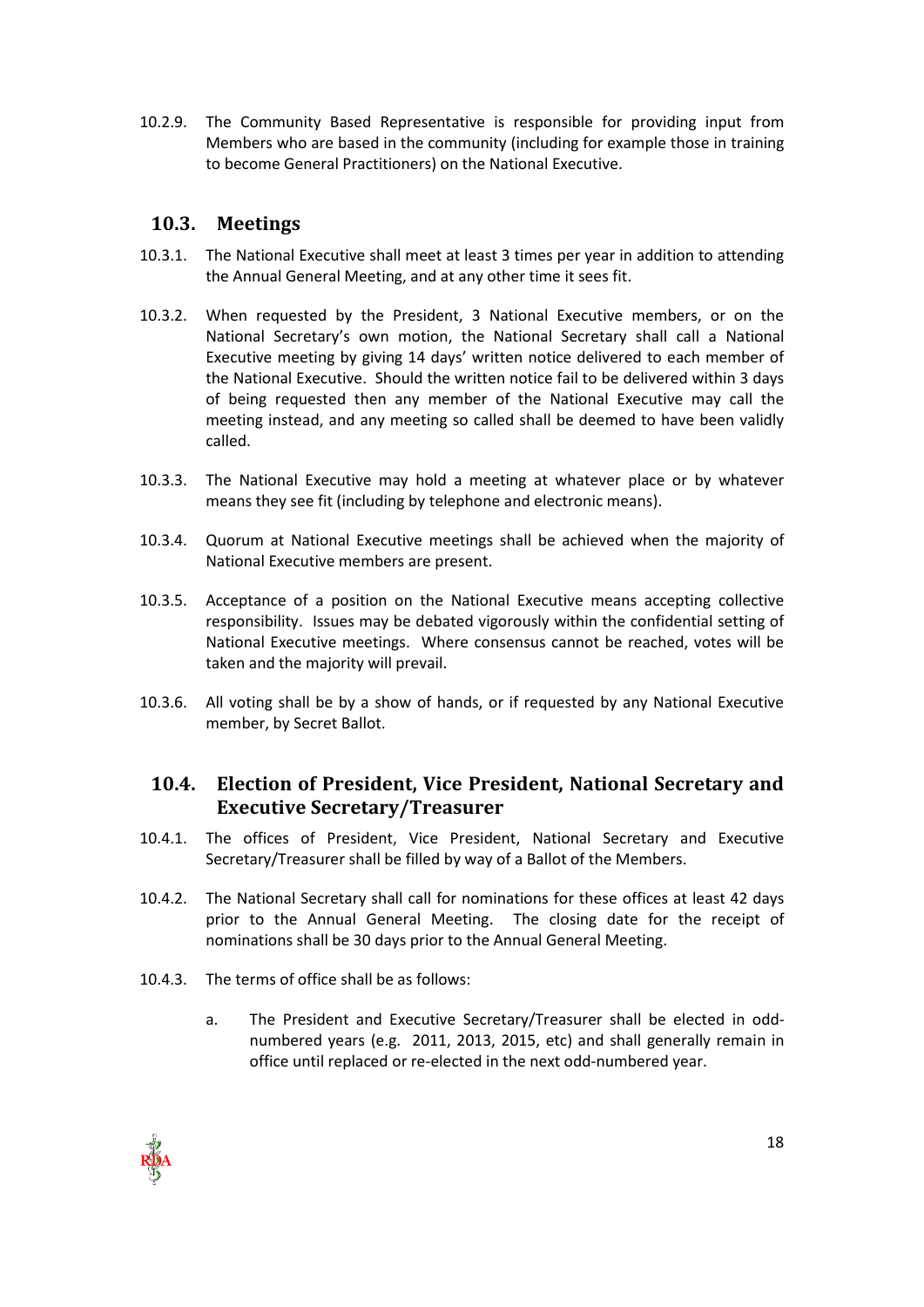- b. The National Secretary and Vice President shall be elected in evennumbered years (e.g. 2012, 2014, 2016, etc) and shall generally remain in office until replaced or re-elected in the next even-numbered year.
- 10.4.4. National Executive Officers shall hold office until either they are re-elected or a successor is elected, they resign, are suspended or expelled from NZRDA, or become medically incapacitated, whichever shall first occur, and unless expelled they shall be eligible for re-election.
- 10.4.5. Nominations of candidates for these offices must be in writing, signed by the proposer and seconder and endorsed with or accompanied by the candidate's signed consent to nomination. The candidate (with the exception of the National Secretary), proposer and seconder must all be current Financial Members and must have been Financial Members for the past 12 months.
- 10.4.6. There is no requirement that the National Secretary shall be a Financial Member of NZRDA.
- 10.4.7. (Moved to clause 10.2.1)If, in respect of any office, the nominations received do not exceed the vacancies to be filled, the Returning Officer shall declare such candidates to be elected. Any vacancy then remaining may be filled according to the Casual Vacancy process.

## <span id="page-18-0"></span>**10.5. Election of other National Executive members (Peripheral, Community and Regional Representatives)**

Peripheral, regional and community representatives shall hold office until the incumbent resigns, is suspended or expelled from NZRDA, or becomes medically incapacitated, except that:

- 1. Unless the incumbent resigns, is suspended or expelled from NZRDA or becomes medically incapacitated, they shall be deemed to be nominated for the following year in office:
- 2. Following the calling for nominations, if more nomination(s) for the position (including that of the incumbent) exceed the position(s) available an election as per rule 10.5.3 shall be required.)
- 10.5.1. The National Secretary shall call for nominations for peripheral, regional and community representatives positions at least 42 days prior to the next Annual General Meeting. The closing date for the receipt of nominations shall be 30 days before the next Annual General Meeting.
- 10.5.2. If, in respect of any position, the nominations do not exceed the vacancies to be filled the Returning Officer shall declare such candidates to be elected and any remaining vacancies shall be filled in accordance with the Casual Vacancy process.

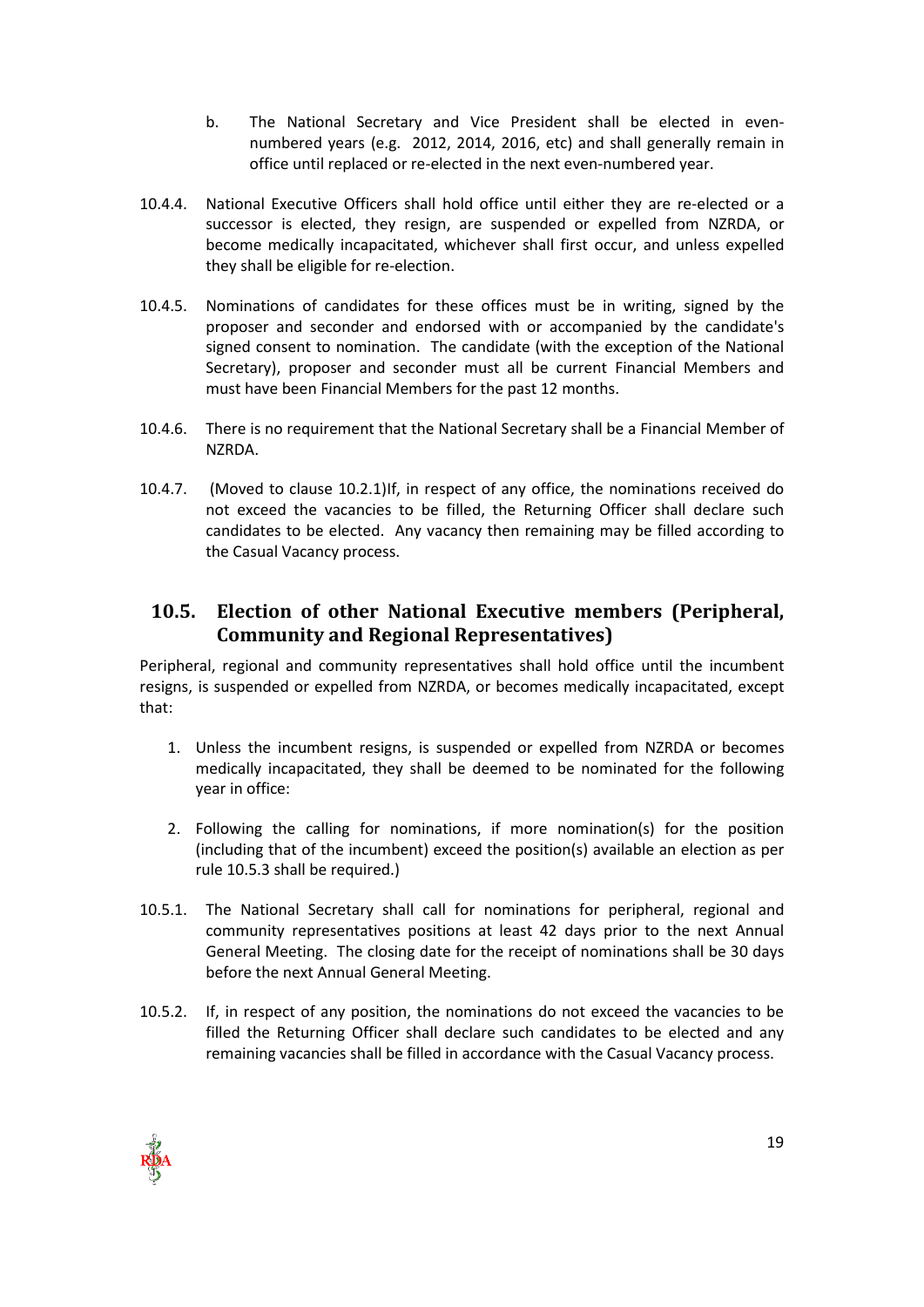10.5.3. Where there are more nominations for a position than the number of positions available the positions of peripheral, community and Regional Representatives shall be elected by a Ballot of the Financial Members in the peripheral hospitals, community placement or their region (as appropriate).

## <span id="page-19-0"></span>**10.6. Peripheral Representative to National Executive**

- 10.6.1. The members employed at Peripheral Hospitals shall be represented on the National Executive by one Peripheral Representative.
- 10.6.2. No person shall be eligible for election to a Peripheral Representative position unless that person is:
	- a. a Financial Member of NZRDA; and
	- b. employed in a Peripheral Hospital.

### <span id="page-19-1"></span>**10.7. Regional Representatives to National Executive**

10.7.1. Each region shall be represented on the National Executive by Regional Representatives in accordance with the following table:

| <b>Region</b>                                                                       | <b>Regional Representatives</b><br><b>on National Executive</b> |
|-------------------------------------------------------------------------------------|-----------------------------------------------------------------|
| Auckland<br>(which includes Auckland and the area north of<br>Auckland)             | 3                                                               |
| Waikato<br>(which includes Hamilton, Rotorua, Whakatane,<br>Gisborne, and Tauranga) | 1                                                               |
| Central<br>(which includes Palmerston North, Hawkes Bay,<br>Whanganui, Taranaki)    | 1                                                               |
| Wellington<br>(which<br>includes Wellington, Nelson,<br>and<br>Marlborough)         | 1                                                               |

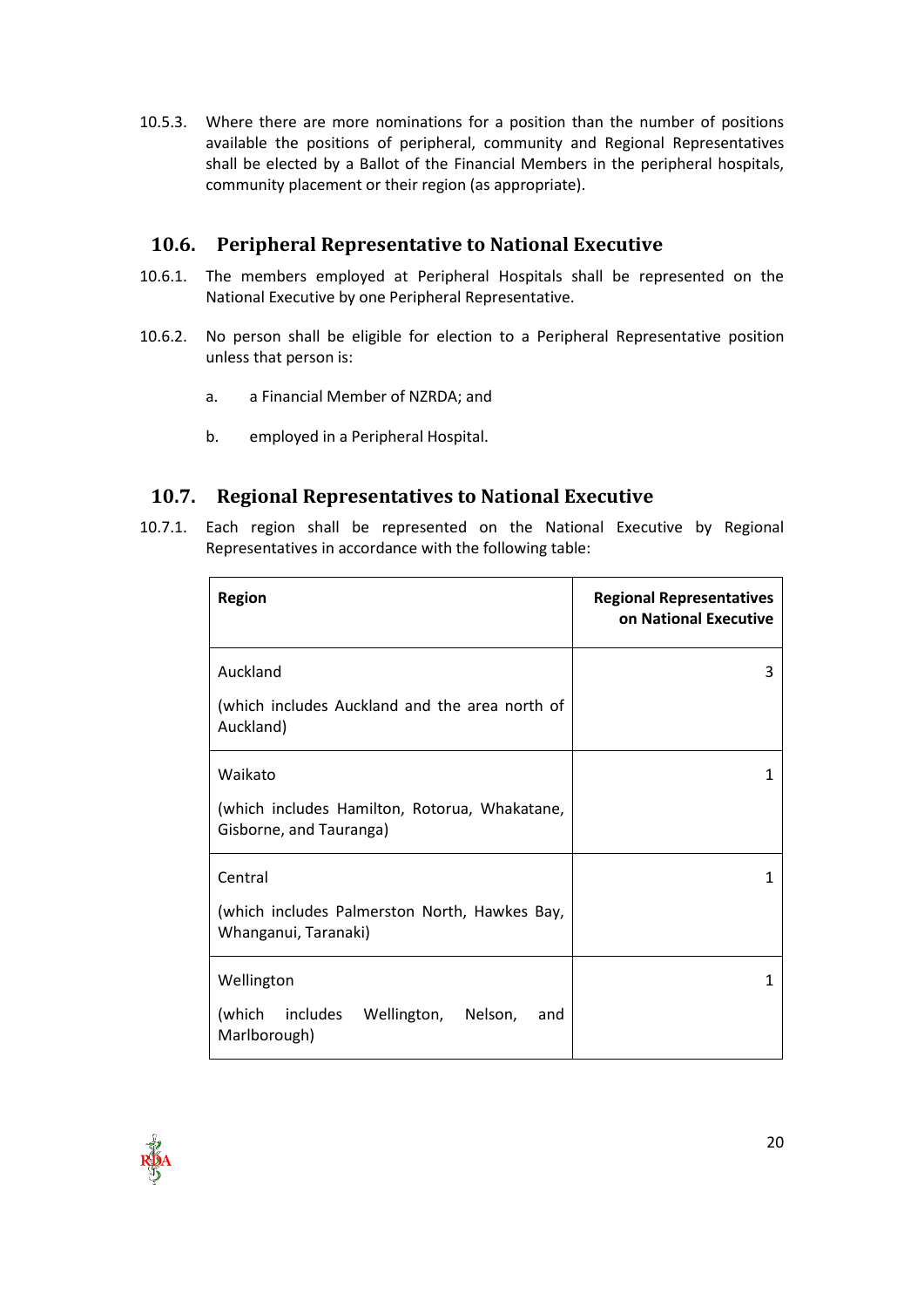| Canterbury                                                              |  |
|-------------------------------------------------------------------------|--|
| (which includes Christchurch, South Canterbury,<br>and the West Coast). |  |
| Otago                                                                   |  |
| (which includes Southland and Dunedin).                                 |  |

- 10.7.2. No person shall be eligible for election to a Regional Representative position unless that person is:
	- a. a Financial Member of NZRDA; and
	- b. employed in the region to which they may be elected as representative.

#### <span id="page-20-0"></span>**10.8. Community Based Representative to National Executive**

- 10.8.1. The members who are based in the community shall be represented on the National Executive by 1 Community Based Representative.
- 10.8.2. No person shall be eligible for election to a Community Based Representative position unless that person is:
	- a. a Financial Member of NZRDA; and
	- b. based in the community (including for example those in training to become a General Practitioner).

### <span id="page-20-1"></span>**10.9. Removal of National Executive members**

- 10.9.1. The following are grounds for removing a person from the National Executive:
	- a. The member is guilty of misconduct or of neglecting their duty.
	- b. The member has become medically incapacitated.
	- c. The member has otherwise become unsuitable for the position, for example because they have become bankrupt.
	- d. The member has been found to have committed an offence in accordance with rule 5.13.
	- e. The National Secretary has received a requisition that the member be removed, signed by at least 50 Members or 10% of the total membership (whichever is the lesser).

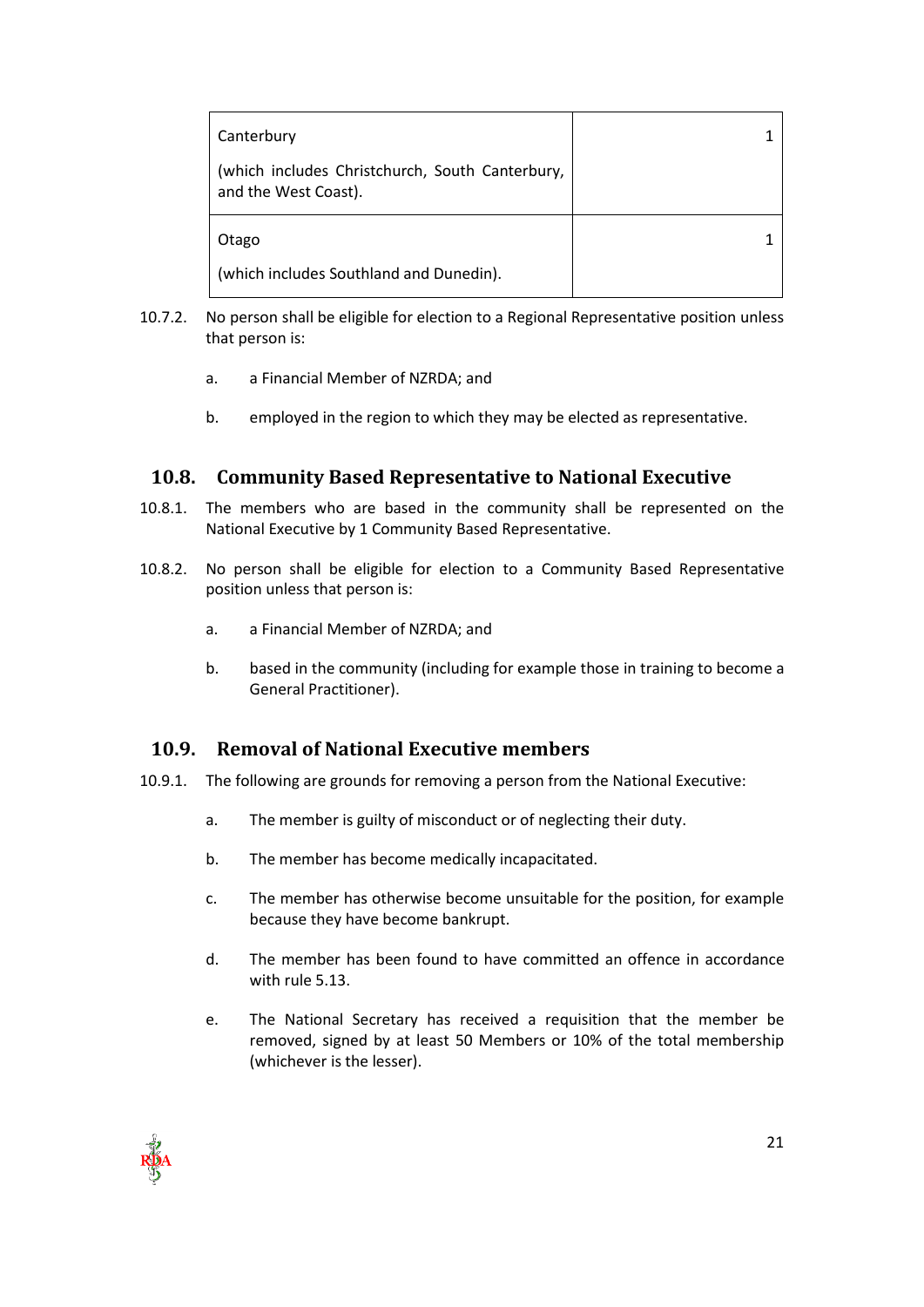- 10.9.2. Any Financial Member may lay a charge against a member on any of the above grounds by setting out the charge in writing and delivering it to the National Secretary.
- 10.9.3. Upon receiving such a charge, the National Secretary shall inform the person charged in writing. If the person charged accepts the charge, or does not respond within 10 working days, then that position on the National Executive shall be deemed vacant. If the person charged wishes to defend the charge, then the National Secretary shall:
	- a. call a National Membership Meeting to consider the charge and to pass a resolution on whether the member will be removed from the National Executive.
	- b. invite the member concerned and/or the member's representative to attend the National Membership Meeting and be heard in his or her defence.
- 10.9.4. Should the National Membership Meeting pass a resolution that the member be removed from the National Executive, then that position shall be deemed vacant.
- 10.9.5. The proceedings shall not be invalidated merely by reason of the absence of the person charged.

## <span id="page-21-0"></span>**10.10. Casual Vacancies on National Executive**

- 10.10.1. The National Executive may fill a vacancy occurring in a National Executive position at the first National Executive meeting held after the vacancy has occurred. The National Secretary shall call for nominations of candidates for the substantive filling of the vacancy within 3 months of the vacancy arising, and the vacancy shall be filled in accordance with the usual rules, with such modification as may be necessary. However should such a vacancy occur in the last six months prior to the date at which an election for their position shall be held, it may be filled by the temporary appointee until nominations are called in the normal course of events.
- 10.10.2. Any person appointed or elected to fill any vacancy in accordance with this rule shall hold office or position for the unexpired period of his or her predecessor's term, and shall be eligible for reappointment or re-election as the case may be.

### <span id="page-21-1"></span>**10.11. Co-opting others on to National Executive**

10.11.1. In furthering the objects of NZRDA, the National Executive may decide to co-opt any person or persons to join their number. However, National Executive members who have been co-opted on shall not have voting rights in decisions of the National Executive.

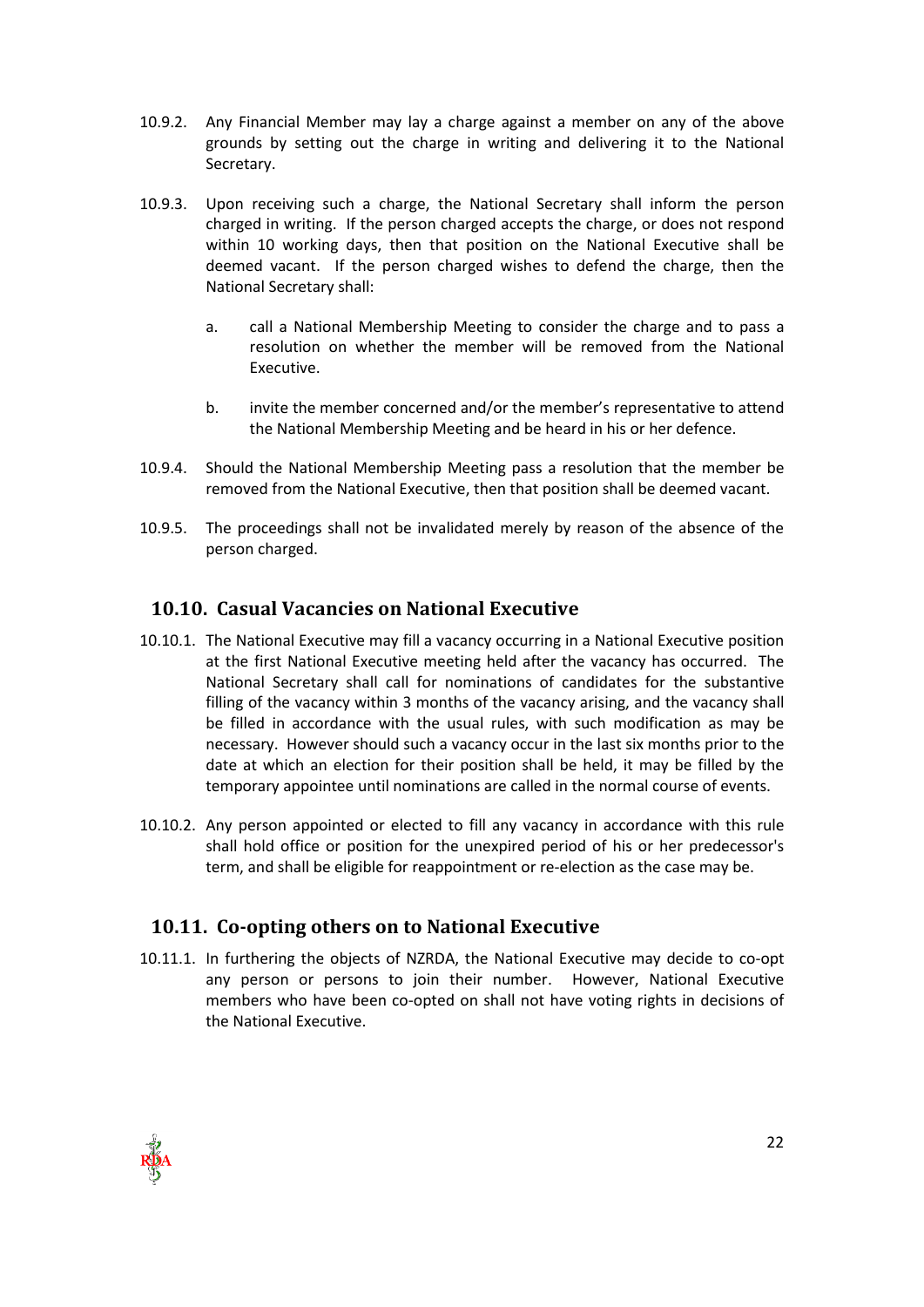## <span id="page-22-0"></span>*11. Delegates*

- 11.1.1. Any group of members in a hospital, speciality, or department, may appoint a delegate subject to democratic processes.
- 11.1.2. Any dispute regarding the appointment of, or ongoing role as, a delegate shall be referred to the National Secretary for resolution.
- 11.1.3. The role of the delegate is internal to NZRDA. The delegate has no authority to bind NZRDA or its members without the express permission of the National Executive or the National Secretary.
- 11.1.4. Delegates may call meetings of their relevant membership as they see fit, when required to do so by a National Executive member, or by 10% of the Financial Members actually on the job at the site at the time of the meeting being called.

## <span id="page-22-1"></span>*12. Voting*

#### **12.1 Modes of Voting**

- 12.1.1 Except where these rules expressly specify the manner in which a vote shall be conducted, any vote of all or any of the members of the union may be conducted either by:
	- (a) Secret ballot undertaken at a meeting of members eligible to vote; or
	- (b) Postal ballot of members eligible to vote; or
	- (c) Electronic ballot of members eligible to vote.
- <span id="page-22-2"></span>12.1.2 Where more than one mode of conducting a vote is permitted by these rules, in each case the decision on which mode of voting to adopt shall be made by the National Secretary in consultation with the National Executive*.*

#### <span id="page-22-3"></span>**12.2 Secret Ballots at Meetings**

- 12.2.1 Where 10% of the members in attendance at a meeting request a Secret Ballot, or a vote to ratify a Collective Agreement is to be undertaken at a meeting, the following procedure shall apply:
- 12.2.2 The Meeting shall elect a Returning Officer to conduct the ballot.
- 12.2.3 The National Executive and any person directly concerned with the result of any ballot may each appoint a scrutineer to oversee the conduct of the ballot, provided that only the first 3 scrutineers put forward may be appointed.
- 12.2.4 The Returning Officer shall afford each scrutineer all reasonable opportunity to carry out their function.
- 12.2.5 The Returning Officer shall ensure that:

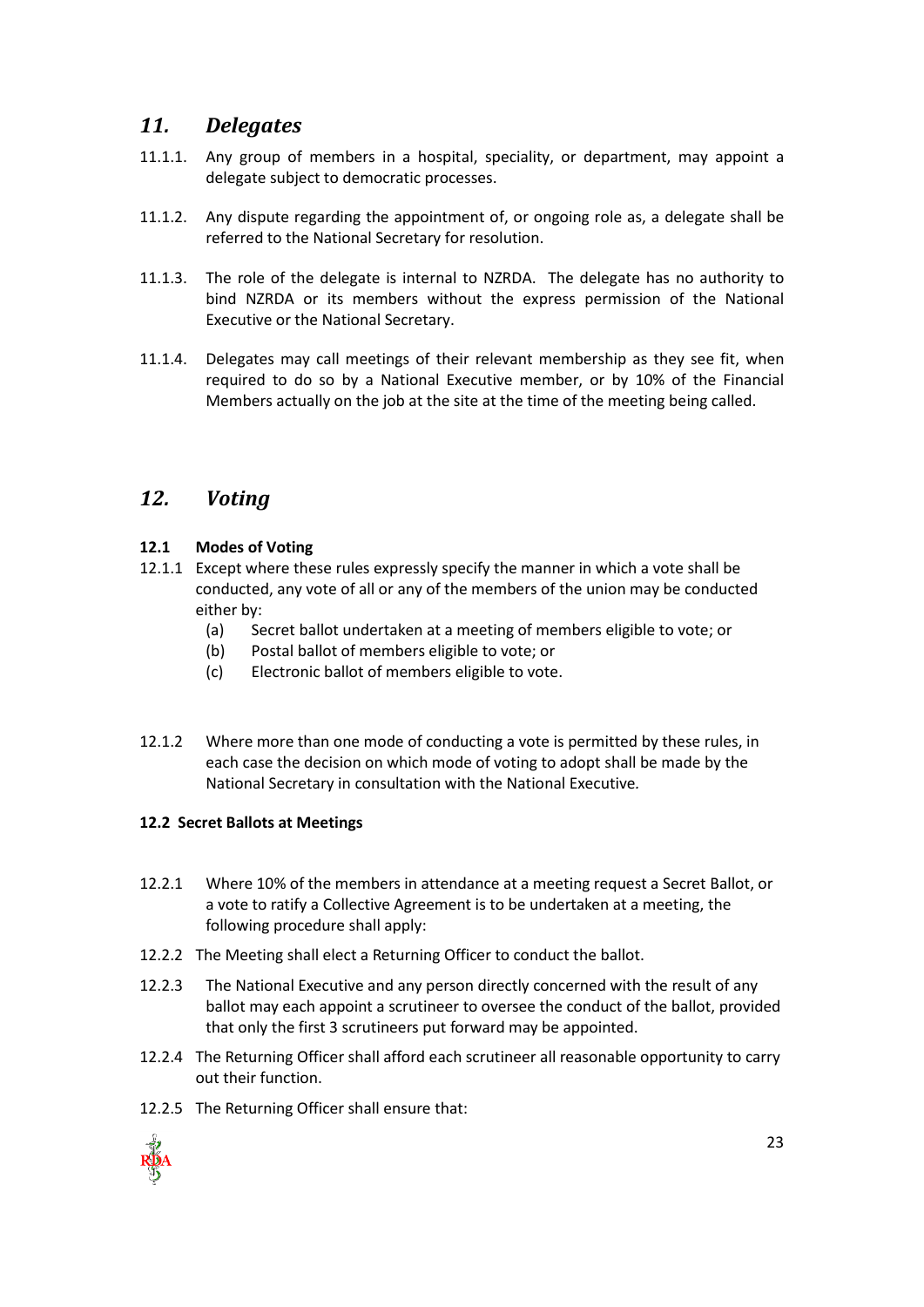- 12.2.5.1 sufficient ballot papers are made available to Financial Members present at the meeting, and
- 12.2.5.2 votes can be cast secretly.
- 12.2.6 When voting has finished, the Returning Officer shall:
	- 12.2.6.1 set aside any informal votes;
	- 12.2.6.2 count the remaining votes;
	- 12.2.6.3 declare the outcome to the Chair of the meeting.
- 12.2.7 The Chair shall declare the motion won or lost according to the valid votes cast for and against, and any abstentions.

#### <span id="page-23-0"></span>**12.3 Postal Ballots**

- 12.3.1 When a Postal Ballot is required by these rules or the National Executive determines that a Postal Ballot shall be held for some other reason, the National Secretary in consultation with the National Executive shall:
	- (a) appoint a Returning Officer, who:
		- (i) in the case of an election, shall not be an officer or candidate for election; and
		- (ii) shall be responsible for the conduct of the Postal Ballot.
	- (b) advise the Returning Officer in writing of the matter to be decided or provide a list of the candidate(s) in the case of an election.
- 12.3.2 The National Executive and any person directly concerned with the result of any ballot may each appoint a scrutineer to oversee the conduct of the ballot, provided that only the first 3 scrutineers put forward may be appointed, and the Returning Officer shall afford each scrutineer all reasonable opportunity to carry out such function.
- 12.3.3 The National Secretary shall ensure that the ballot paper clearly:
	- (a) shows the matter to be voted on, or the names of the candidates for election (as the case may be);
	- (b) includes instructions on the manner in which a vote is to be recorded; and
	- (c) includes the time by which the ballot paper is to be returned to the Returning Officer.
- 12.3.4 The Returning Officer shall post a ballot paper and a postage paid return envelope to each member entitled to vote 14 days before the ballot's closing date, unless the National Executive has decided a shorter period should apply in the circumstances. Where any Postal Ballots are held concurrently, the Returning Officer may mark on the envelopes which ballot the contents relate to.
- 12.3.5 As soon as practicable after the closing date, the Returning Officer shall:
	- a) set aside any informal votes; and
	- b) count the remaining votes.

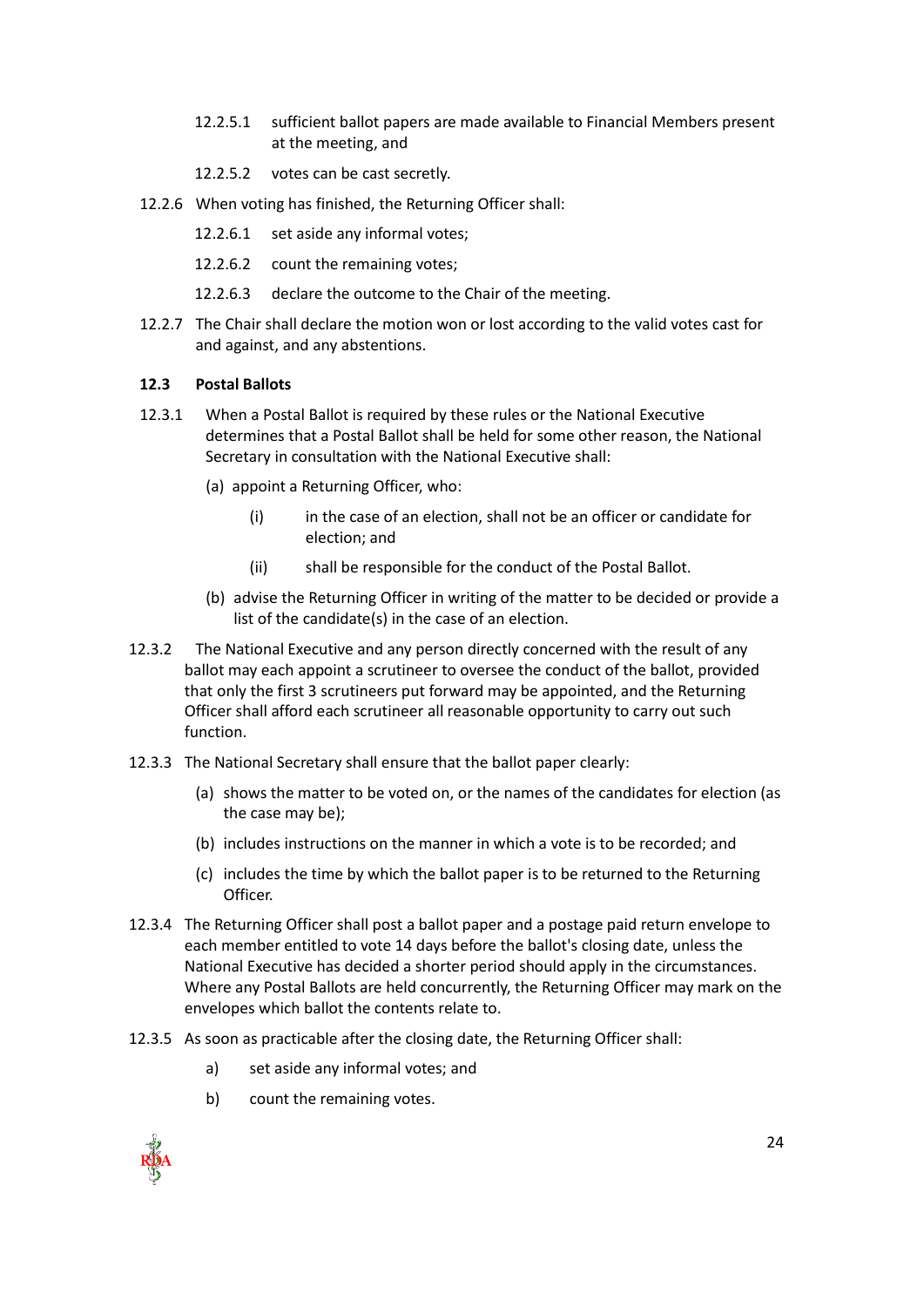- 12.3.6 In the case of an election:
	- a) where a candidate has the highest number of valid votes cast, the Returning Officer shall declare to the membership in writing that the candidate has been duly elected; or
	- b) where any two or more candidates receive the same number of valid votes, the Returning Officer shall determine by random draw which of the candidates shall be elected, and shall declare to the membership in writing that the candidate has been duly elected.
- 12.3.7 In the case of any other matter, the Returning Officer shall declare to the membership whether the motion has been carried or lost according to the majority of the votes cast.

#### **12.4 Electronic Ballots**

- 12.4.1 The general tenor and intent of the rules that apply to postal ballots shall also apply to electronic ballots. In addition:
	- a) Activities related to electronic ballots shall only use private personal email addresses; and
	- b) It is the responsibility of each member to ensure NZRDA is updated on any changes to private personal email addresses; and
	- c) If any member does not have a private personal email address, he or she shall instead receive a postal ballot; and
	- d) Any electronic ballot shall ensure that only one ballot per member is possible and that all votes cast are anonymous; and
	- e) The time in which an electronic ballot may be cast shall be clearly identified.

#### <span id="page-24-0"></span>**12.5 Voting relating to the Ratification of Collective Agreements**

- 12.5.1 Ratification of any Collective Agreement shall be a majority vote in favour of acceptance by affected Members who vote, or such other procedure as may be determined by the National Executive.
- 12.5.2 A ratification vote can be undertaken by Secret Ballot at a meeting of members, by Electronic or by Postal Ballot in accordance with these rules.

#### <span id="page-24-1"></span>**12.6 Voting Relating to Strikes**

12.6.1 Except where a strike is proposed on the grounds of safety or health in accordance with section 84 of the Employment Relations Act 2000, before a strike may proceed:

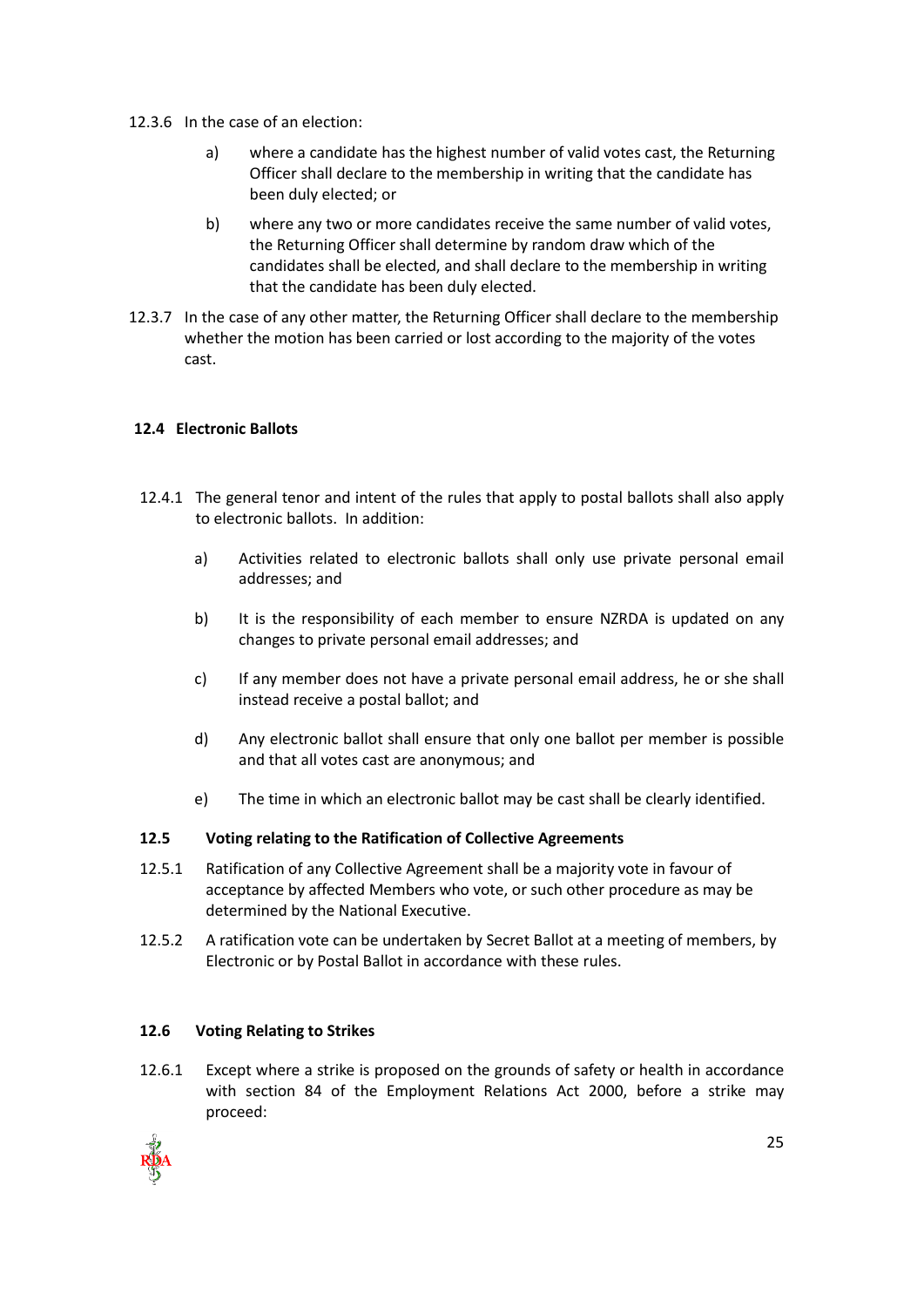- 12.6.1.1 A ballot must be conducted in accordance with these rules of members who would become a party to the strike; and
- 12.6.1.2 The question to be voted on in the ballot is whether the member is in favour of the strike; and
- 12.6.1.3 The result of the ballot must be in favour of the strike.
- 12.7 The result of the secret ballot is determined by a simple majority of the members who are entitled to vote and who do vote.
- <span id="page-25-0"></span>12.8 As soon as reasonably practicable after the conclusion of the ballot the union shall notify the result of the ballot to the members who were entitled to vote.

## *13. Execution of formal documents*

- 13.1.1. Collective Agreements and other such instruments shall be made in such mode as the National Executive may determine, and shall be executed by the National Secretary, or in the National Secretary's absence or incapacity, by any other person or persons authorised by the National Executive for the purpose.
- 13.1.2. No Collective Agreements shall be executed unless ratified by the membership in accordance with rule 12.

### <span id="page-25-1"></span>*14. Representation of NZRDA*

14.1.1. NZRDA may be represented before the Employment Relations Authority or the Employment Court or in any other formal proceedings by such person or persons as the National Executive may appoint in that behalf.

### <span id="page-25-2"></span>*15. Seal*

- 15.1.1. There shall be a seal of NZRDA which shall be kept in the custody of the National Secretary and shall be affixed by the National Secretary to any document requiring the affixture of the seal.
- 15.1.2. The seal may be altered or renewed only by resolution of an Annual General Meeting.

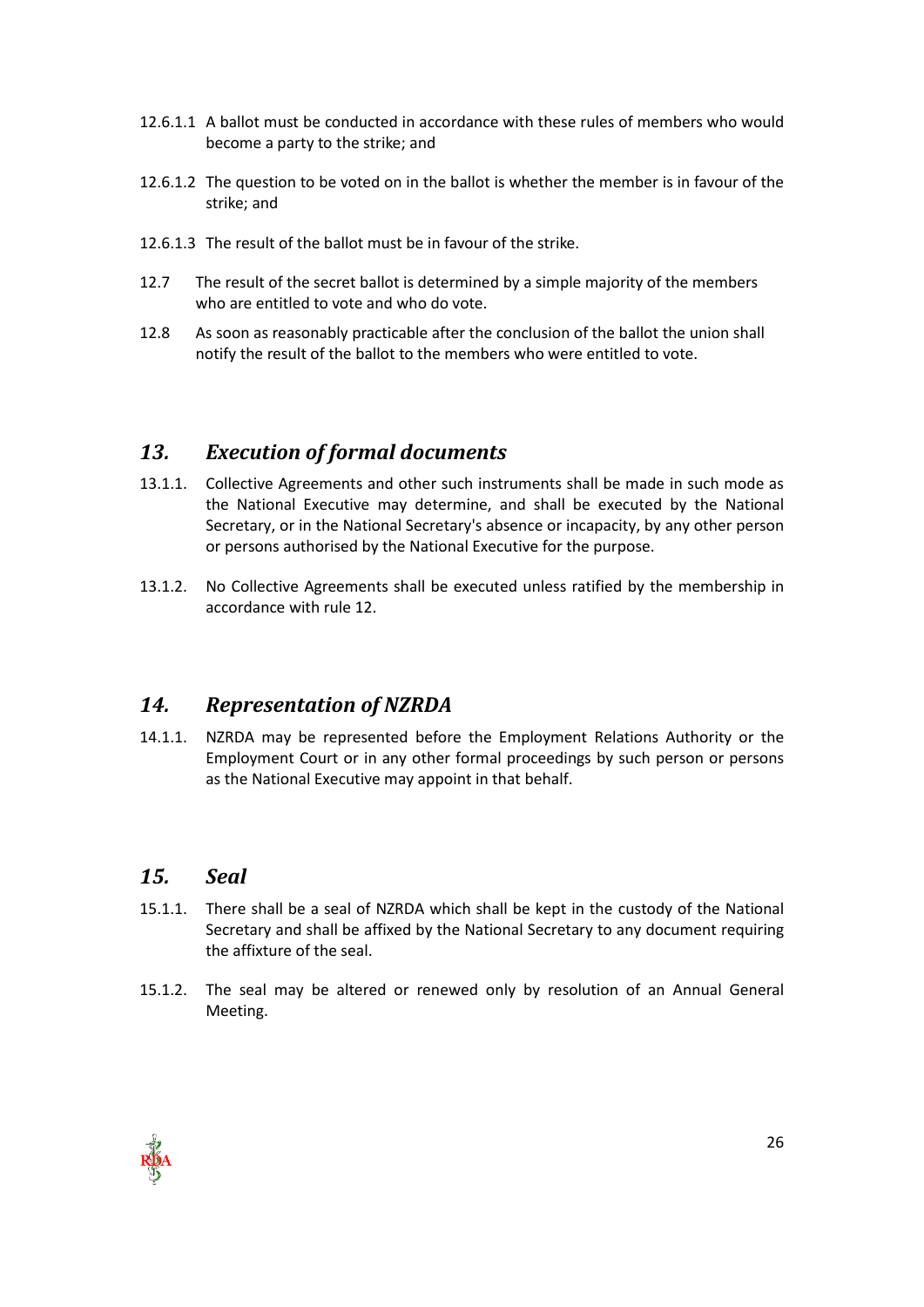## <span id="page-26-0"></span>*16. Funds*

- 16.1.1. All subscriptions, levies and other monies payable to NZRDA shall be the property of NZRDA.
- 16.1.2. All monies shall be under control of the National Executive.
- 16.1.3. Bank accounts under the National Executive's control may only be operated by:
	- a. any two of the President, the National Secretary and the Executive Secretary/Treasurer; or
	- b. any one of the President, the National Secretary, the Executive Secretary/Treasurer plus another authority duly appointed by the National Executive.
- 16.1.4. On NZRDA's behalf the National Executive may:
	- a. Employ people for the purposes of the Association;
	- b. Exercise any power a trustee might exercise;
	- c. Invest in any investment that a trustee might invest in;
	- d. Borrow money and provide security.
- 16.1.5. No Member or persons associated with NZRDA shall derive any income, benefit or advantage from NZRDA where they can materially influence the payment of such, except in the case of:
	- a. professional services rendered in the course of business and charged at a rate no more than the current market rates;
	- b. interest on money lent at no greater rate than the current market rates; or
	- c. payments made in accordance with NZRDA policies to compensate persons for:
		- i. expenses incurred in furtherance of NZRDA business; or
		- ii. employment income that can be directly shown would otherwise have been earned, but for the participation in work furthering the interests of NZRDA.

d. honoraria for the President and Executive Secretary, the amount of which shall be determined by the Annual General Meeting

16.1.6. The Executive Secretary/Treasurer shall keep complete consolidated accounting records in accordance with Generally Accepted Accounting Practice (GAAP) and to produce annual financial statements which give a true and fair view.

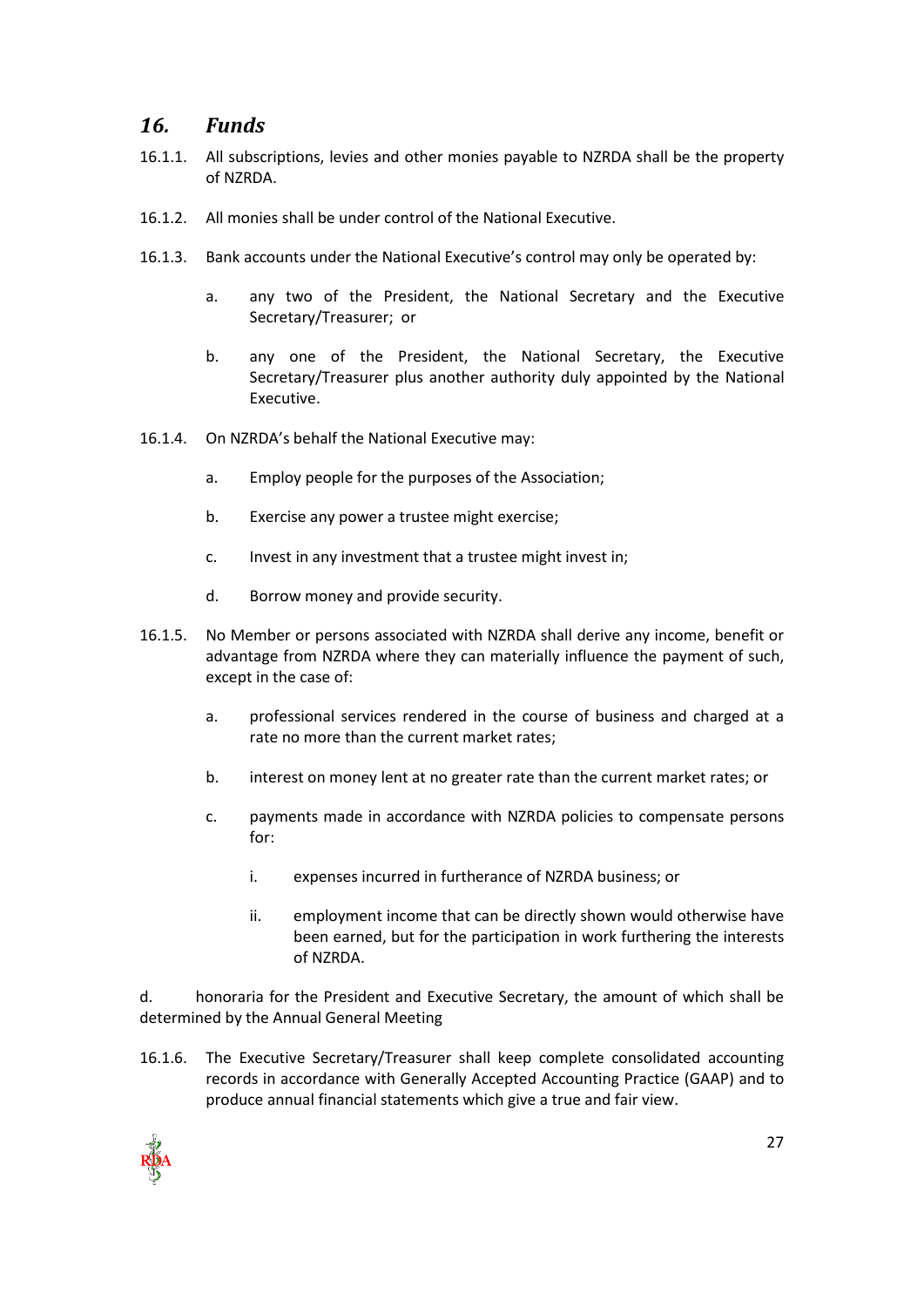- 16.1.7. The membership through Annual General Meetings shall appoint a Chartered Accountant to audit NZRDA's annual accounts.
- 16.1.8. The Auditor shall hold the position until:
	- a. he or she is removed by the National Executive.
	- b. a successor is appointed.
	- c. he or she resigns.
- 16.1.9. If a new Auditor is required before the next Annual General Meeting, the National Executive shall select an interim Auditor.
- 16.1.10. All Members shall give the Auditor such information and explanation as the Auditor may require.
- 16.1.11. The Executive Secretary/Treasurer shall present the annual financial statements, including the Auditor's opinion, to the next Annual General Meeting.

### <span id="page-27-0"></span>*17. Amendments to rules*

- 17.1.1. Any Financial Member may move that an AGM or a National Membership Meeting amends these rules in accordance with the following process:
	- a. The Financial Member must present the National Secretary with a written notice of motion at least 2 months in advance of the AGM or proposed National Membership Meeting.
	- b. The National Secretary shall forward the notice of motion to the last known address for each member within 28 days of receipt; and shall otherwise follow the usual process for organising an AGM or National Membership Meeting. The rules may be amended by a resolution being passed with a 2/3rds majority.
- 17.1.2. Within 90 days of the resolution being passed, the National Secretary shall forward an application to the Registrar to record the changes to the rules.
- 17.1.3. No material amendments may be made to principle against pecuniary gain in the Objects or the provisions that relate to liquidation.

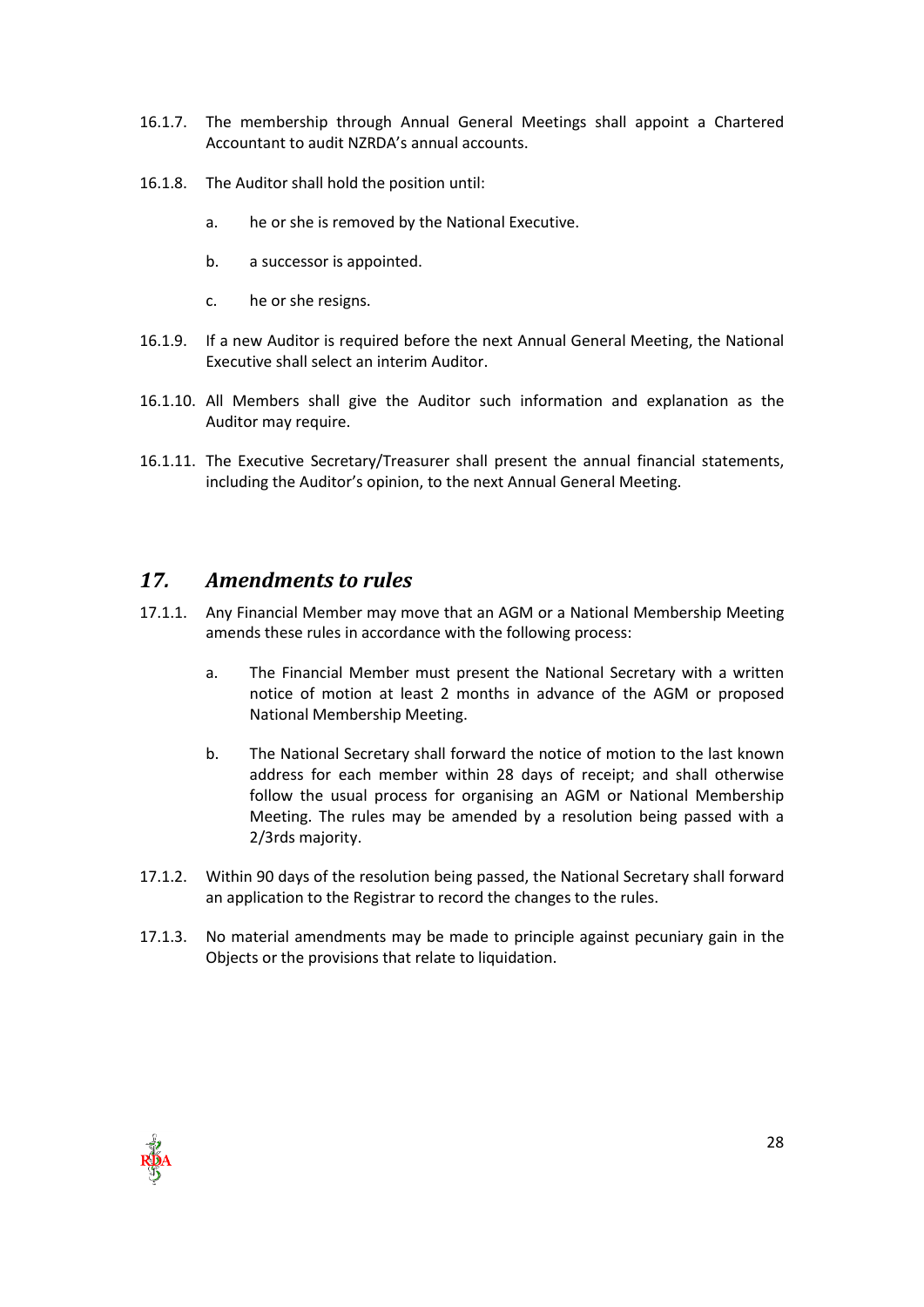## <span id="page-28-0"></span>*18. Dissolution*

- 18.1.1. The National Secretary may apply to the Registrar for the voluntary cancellation of the registration of NZRDA if the National Executive has first sent written notice to each Financial Member of the intention to do so and:
	- a. no objections have been received; or
	- b. where objections have been received, a Ballot has been held and a majority of Financial Members has cast a valid vote in favour of cancellation.
- 18.1.2. Where, pursuant to an amalgamation with another Society the registration of NZRDA is to be cancelled, the National Executive shall ensure that a final audit of NZRDA has been carried out in accordance with these rules.
- 18.1.3. NZRDA shall be dissolved on the date of the cancellation of its registration by the Registrar.
- 18.1.4. If a decision is made by the members to dissolve the Association, all assets and liabilities of the Association shall be realised and the surplus funds, if any, shall be disposed of to a non profit charitable organisation as determined by the National Executive or Annual General Meeting of the Association.

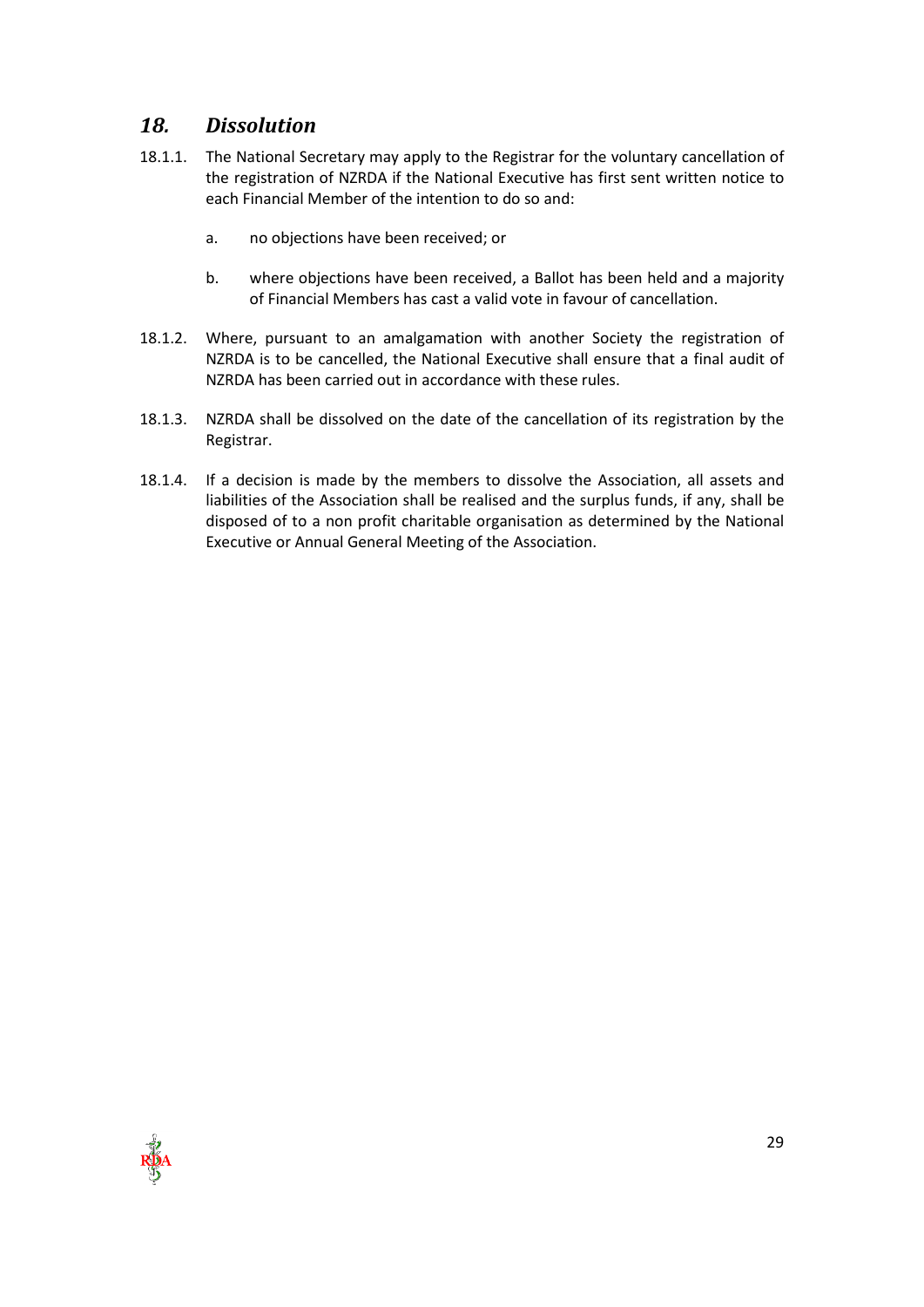## <span id="page-29-0"></span>*Schedule 1 – Standing Orders*

The following Orders prescribe the process to be followed in any NZRDA meeting, and apply unless the Rules specifically require otherwise (for example by the special Rules governing the conduct of AGMs).

## **1. Chair**

The Chair of a meeting shall have power:

- a. to exercise a deliberative vote, and in the case of equality of voting, also a casting vote.
- b. to decide the order of business, to put motions, and to declare the result of the voting.
- c. to order the removal from a meeting of any person obstructing the business of the meeting or behaving in a disorderly manner, or of any person not entitled to be present.
- d. by a resolution of the meeting or in the absence of a quorum, to adjourn a meeting or to declare a meeting closed.
- e. generally to do and perform such other lawful things and acts as may be necessary or desirable to carry on the business of a meeting with order and regularity.

### **2. Order of business**

The business of NZRDA shall be conducted in the following order:

- a. Apologies.
- b. Reading and adopting of minutes.
- c. Outward correspondence.
- d. Inward correspondence.
- e. Executive reports and recommendations.
- f. Business ordered to stand over from previous meeting.
- g. Notices of motion to be taken in order tabled.
- h. New business.

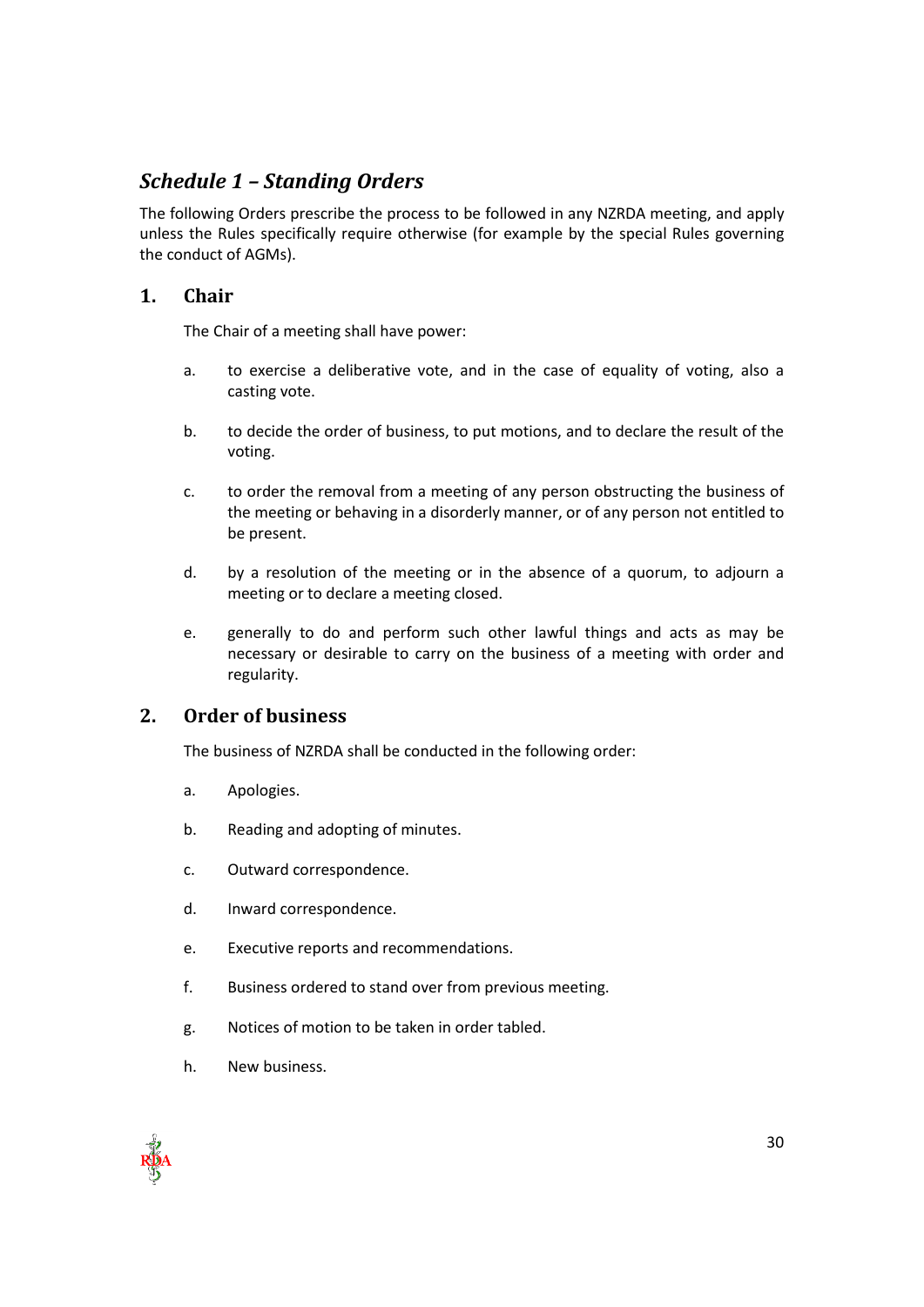#### **3. Motions**

- 3.1. All motions shall be duly proposed and seconded and:
	- a. be of an affirmative character.
	- b. be withdrawn only by leave of the proposer and seconder.
	- c. may be adjourned to a future meeting.
	- d. may be amended by striking out certain words.
	- e. may be amended by adding certain words.
	- f. may be amended before a decision is arrived at.
- 3.2. When a motion has been proposed and seconded, the Chairperson shall at once proceed to take votes unless some Member rises to oppose it, or to propose an amendment.

#### **4. Amendments**

- 4.1. Only one amendment shall be entertained at the one time.
- 4.2. If an amendment is carried it shall be held to take the place of the original and become a substantive motion.
- 4.3. If an amendment is lost other amendments may follow.
- 4.4. An amendment for adjournment of the question can be proposed only when a motion for adjournment specified a time of adjournment to.
- 4.5. A Member shall not be permitted to move an amendment after resuming his/her seat subsequent to speaking to a motion or amendment.

#### **5. Speakers**

- 5.1. All speeches shall be addressed to the Chair.
- 5.2. If two or more Members rise at the same time the Chairperson shall at once decide who has the floor.
- 5.3. No more than two Members shall speak in succession either for or against any question before the meeting, and if at the conclusion of the second speaker's remarks no Member rises to speak on the other side, the question shall be put to a vote of the meeting.
- 5.4. The seconder of a motion or amendment may do so pro forma, and reserve his right of speaking to the question till later.